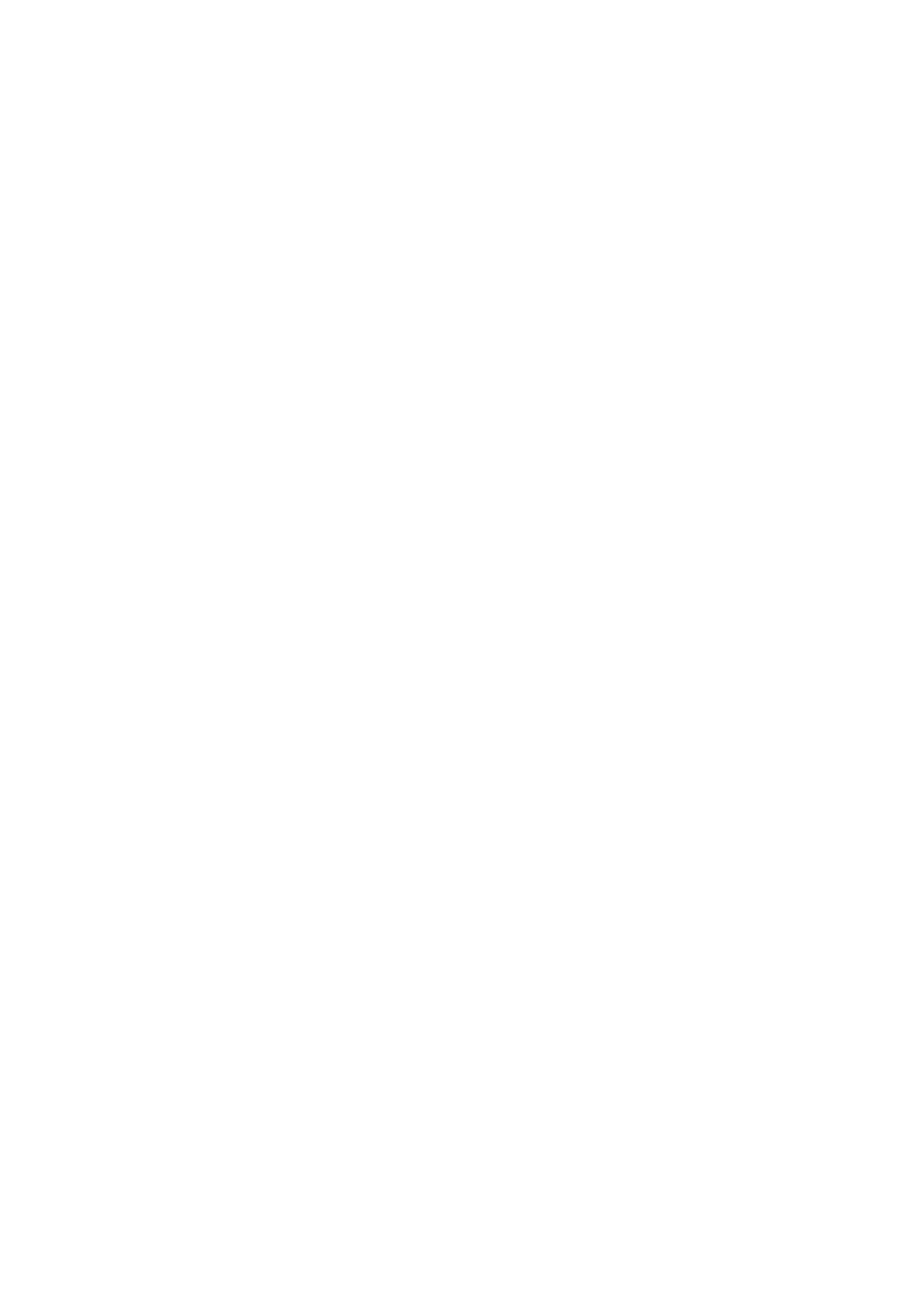# Western Australia

# Health Services (Conduct and Traffic) Regulations 2016

# **Contents**

# Part 1 — Preliminary

| 1.  | Citation                                   | 1                |
|-----|--------------------------------------------|------------------|
| 2.  | Commencement                               | 1                |
| 3.  | Terms used                                 | 1                |
| 4.  | Appointment of authorised persons          | 3                |
|     | Part 2 — Behaviour on health service       |                  |
|     | provider land                              |                  |
| 5.  | No entry without cause                     | 5                |
| 6.  | Directions as to use of certain areas      |                  |
| 7.  | Prohibited items                           | $\frac{5}{5}$    |
| 8.  | Smoking                                    | 6                |
|     | Part 3 — Traffic control                   |                  |
|     | Division $1$ — Driving and use of vehicles |                  |
| 9.  | Application of Road Traffic Code 2000      | 7                |
| 10. | Driving of vehicles                        | $\boldsymbol{7}$ |
| 11. | Driver to obey reasonable direction        | $\overline{7}$   |
| 12. | Speed limits                               | 8                |
| 13. | Giving way                                 | 8                |
| 14. | No instruction or repairs on land          | 8                |
|     | Division 2 — Parking                       |                  |
| 15. | Parking to be in parking spaces only       | 9                |
| 16. | Signs to be obeyed                         | 9                |
| 17. | Parking in parking spaces                  | 9                |
| 18. | Types of parking areas                     | 10               |

As at 01 Jul 2016 Version 00-a0-00 Page i Extract from www.slp.wa.gov.au, see that website for further information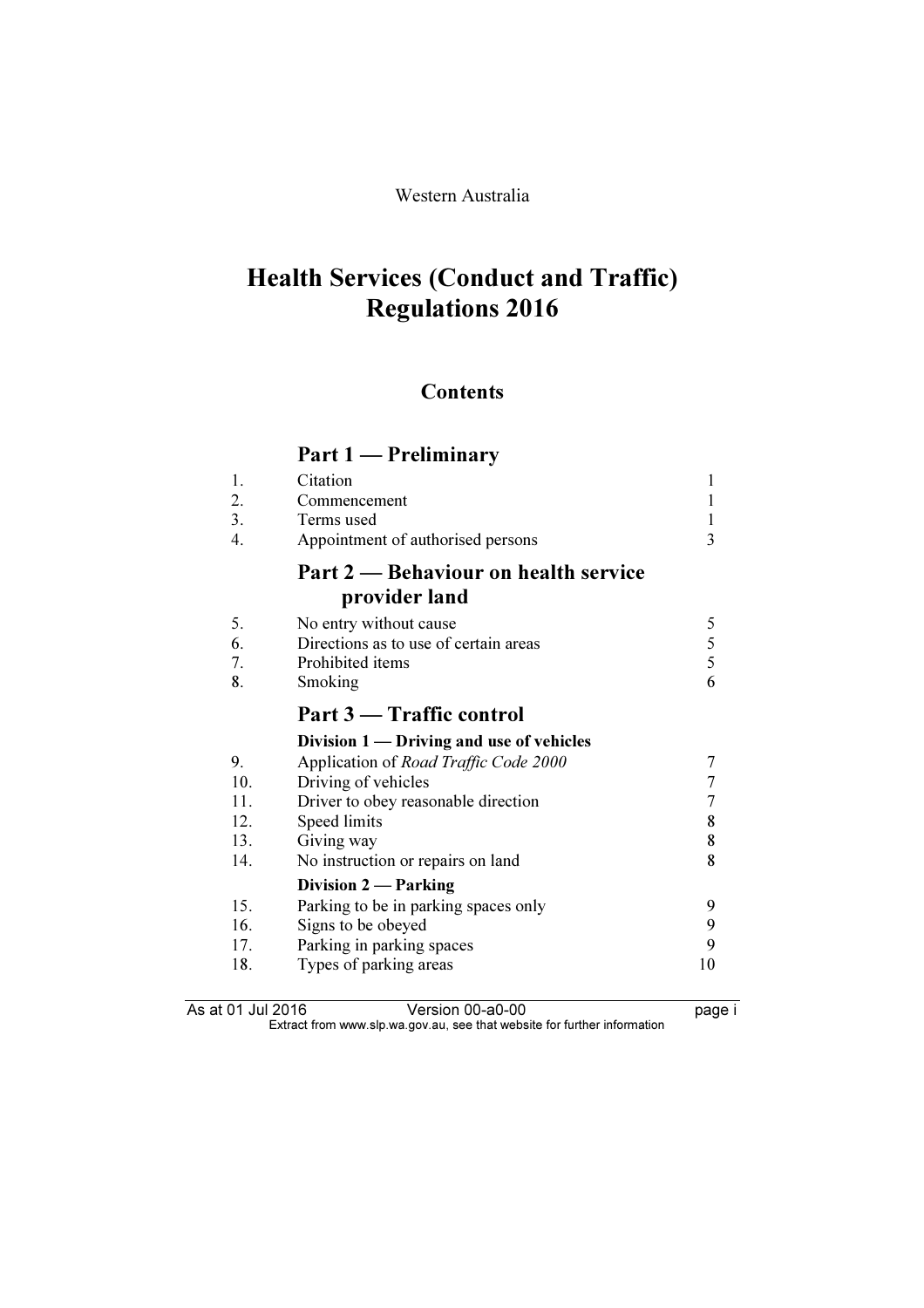| 19.              | Parking in ticket parking area or boom gate                |          |
|------------------|------------------------------------------------------------|----------|
|                  | controlled ticket parking area                             | 10       |
| 20.              | Parking in paid staff parking area                         | 12       |
| 21.              | Parking in permit parking area                             | 12       |
| 22.              | Parking permits                                            | 13       |
| 23.              | Application for parking permit                             | 14       |
| 24.<br>25.       | Review of decisions about parking permits                  | 15<br>16 |
| 26.              | Appointment of committees                                  | 16       |
| 27.              | Fees for parking permits<br>Cancellation of parking permit | 17       |
| 28.              | Refund of parking permit fees                              | 18       |
|                  |                                                            |          |
|                  | Part 4 — Infringement notices                              |          |
| 29.              | Prescribed offences and modified penalties                 | 19       |
| 30.              | Authorised officers and approved officers                  | 19       |
| 31.              | Forms                                                      | 19       |
|                  | Part 5 — General                                           |          |
| 32.              | Removal of vehicles                                        | 20       |
| 33.              | Other offences                                             | 20       |
|                  | Schedule 1 – Fees                                          |          |
| 1.               | Terms used                                                 | 21       |
| 2.               | Fees for Armadale Kelmscott District Memorial              |          |
|                  | Hospital                                                   | 21       |
| 3.               | Fees for Bentley Hospital                                  | 22       |
| $\overline{4}$ . | Fees for Fiona Stanley Hospital                            | 23       |
| 5.               | Fees for Fremantle Hospital                                | 23       |
| 6.               | Fees for King Edward Memorial Hospital for                 |          |
|                  | Women                                                      | 24       |
| 7.               |                                                            |          |
|                  | Fees for Osborne Park Hospital                             | 25       |
| 8.               | Fees for Princess Margaret Hospital for Children           | 25       |
| 9.               | Fees for Royal Perth Hospital                              | 26       |
| 10.              | Fees for health service provider sites in WA               |          |
|                  | Country Health Service area                                | 27       |

page ii Version 00-a0-00 As at 01 Jul 2016  $\mathbf{F}$  from which was the set that we besite for further information  $\mathbf{F}$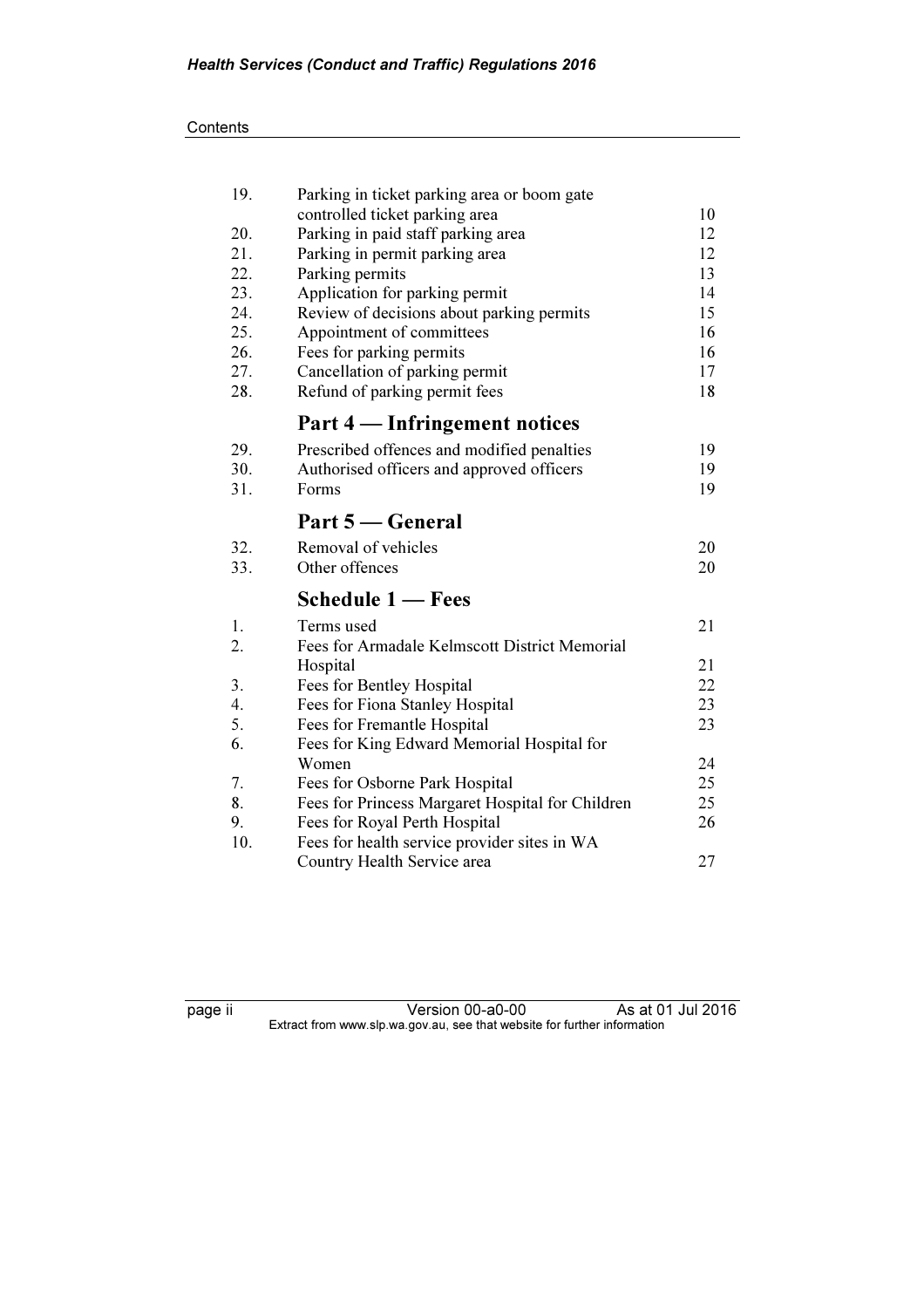Health Services (Conduct and Traffic) Regulations 2016

**Contents** 

# Schedule 2 — Prescribed offences and modified penalties Schedule 3 — Infringement notice forms **Notes** Compilation table 36 Defined terms

As at 01 Jul 2016 Version 00-a0-00 Page iii Extract from www.slp.wa.gov.au, see that website for further information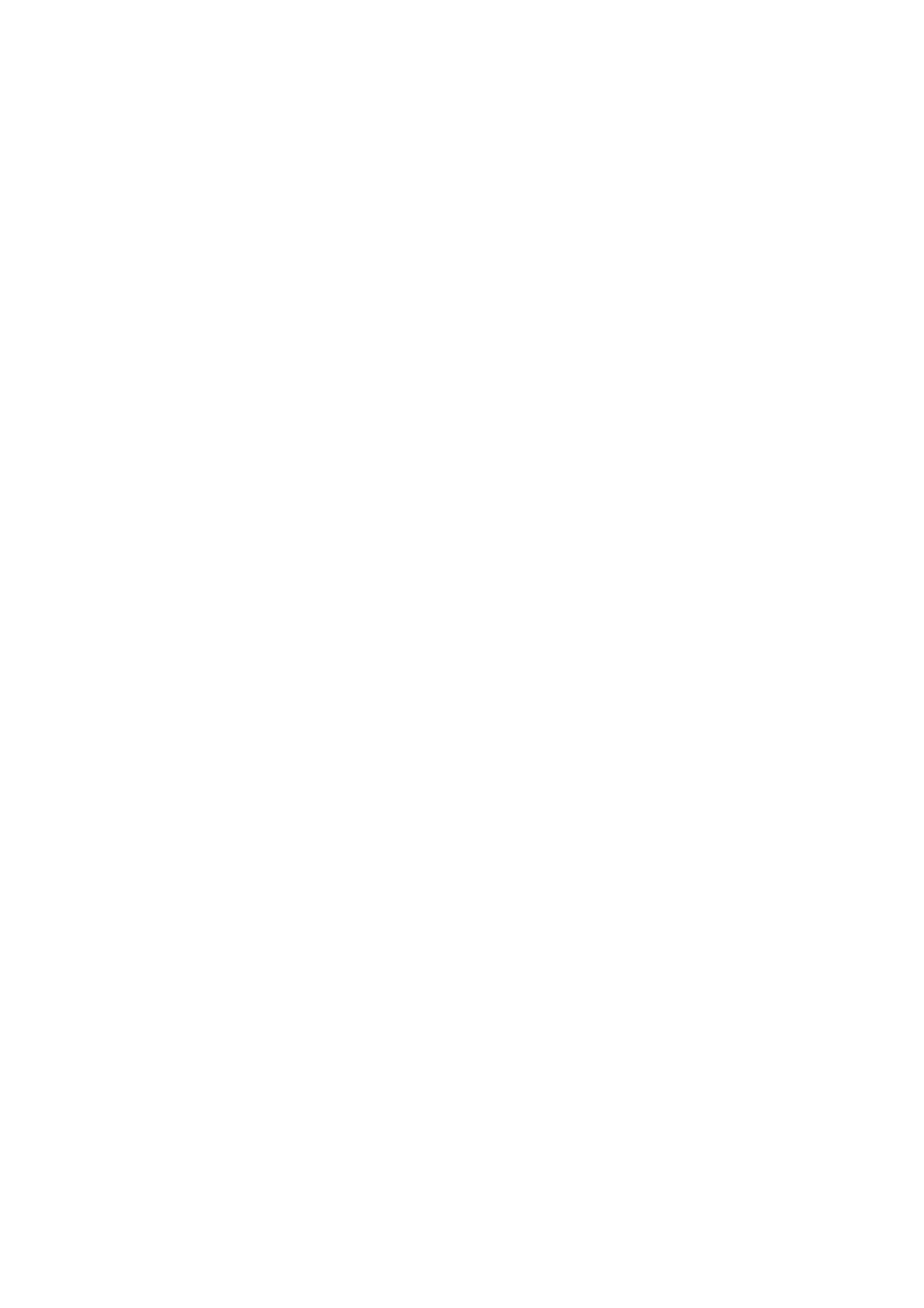Health Services Act 2016

# Health Services (Conduct and Traffic) Regulations 2016

# Part 1 — Preliminary

# 1. Citation

 These regulations are the Health Services (Conduct and Traffic) Regulations 2016.

# 2. Commencement

 These regulations come into operation on the day on which the Health Services Act 2016 section 209 comes into operation.

#### 3. Terms used

(1) In these regulations, unless the contrary intention appears —

approved, in relation to an activity on or in relation to health service provider land, means approved by the responsible chief executive;

driver, in relation to a vehicle, includes rider;

health service provider land has the meaning given in section 207 of the Act;

*parking facility* means any land or structure on health service provider land containing a parking space or parking spaces;

parking permit means a permit granted under regulation 22;

parking space means a place on health service provider land, whether in a parking facility or not, that is set aside and identified as a place where a vehicle may be parked;

As at 01 Jul 2016 Version 00-a0-00 Page 1 Extract from www.slp.wa.gov.au, see that website for further information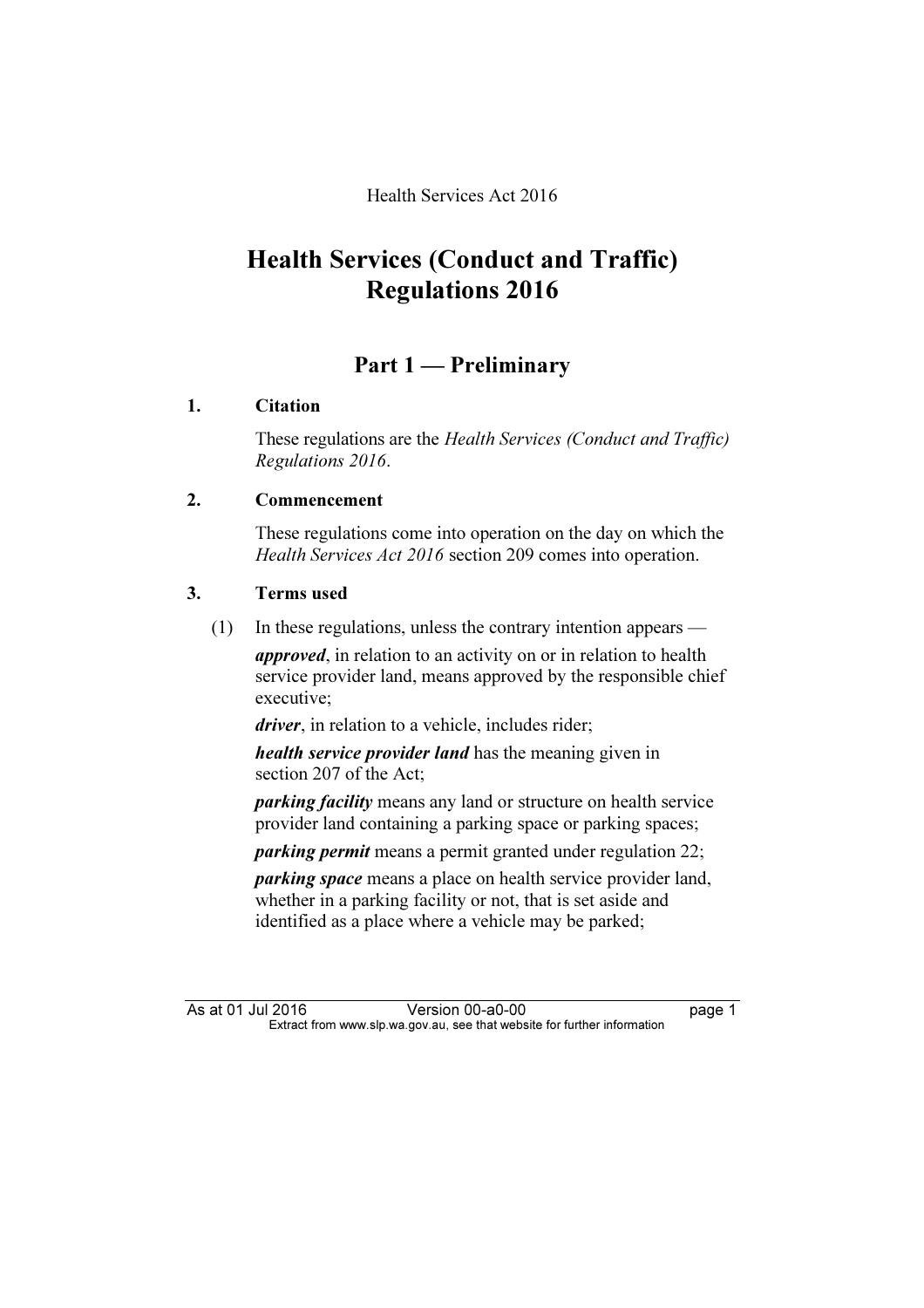prescribed fee, in relation to a matter, means the fee specified for that matter in Schedule 1;

responsible *authorised person*, in relation to health service provider land, means a person appointed under regulation 4 as an authorised person for the land for the purpose of the regulation in which the term is used;

responsible chief executive, in relation to health service provider land, means the chief executive of the health service provider in which the land is vested or that has care, control and maintenance of the land;

*responsible person*, for a vehicle, means the person responsible for the vehicle under the Road Traffic (Administration) Act 2008 section 6;

roadway means an area of health service provider land which, although it is not a road as defined in the Road Traffic (Administration) Act 2008 section 4, is set aside for use by vehicular traffic, but excludes a parking facility;

sign means marking, notice or sign marked, erected or displayed on health service provider land by the responsible chief executive;

speed restriction sign means a sign erected or marked in or about a roadway containing a numeral or numerals;

staff member, of a health service provider, includes a person who is an employee of a body that provides services to the health service provider under a contract;

ticket means a ticket from a ticket vending machine showing —

- (a) the day of issue of the ticket; and
- (b) the time of issue or expiry, or the time of issue and expiry, of the ticket;

ticket vending machine means machine situated in a parking facility which issues a ticket;

vehicle has the meaning given in the Road Traffic (Administration) Act 2008 section 4.

page 2 Version 00-a0-00 As at 01 Jul 2016<br>Extract from www.slp.wa.gov.au, see that website for further information  $\mathbf{F}$  from which was the set that we besite for further information  $\mathbf{F}$ 

r. 3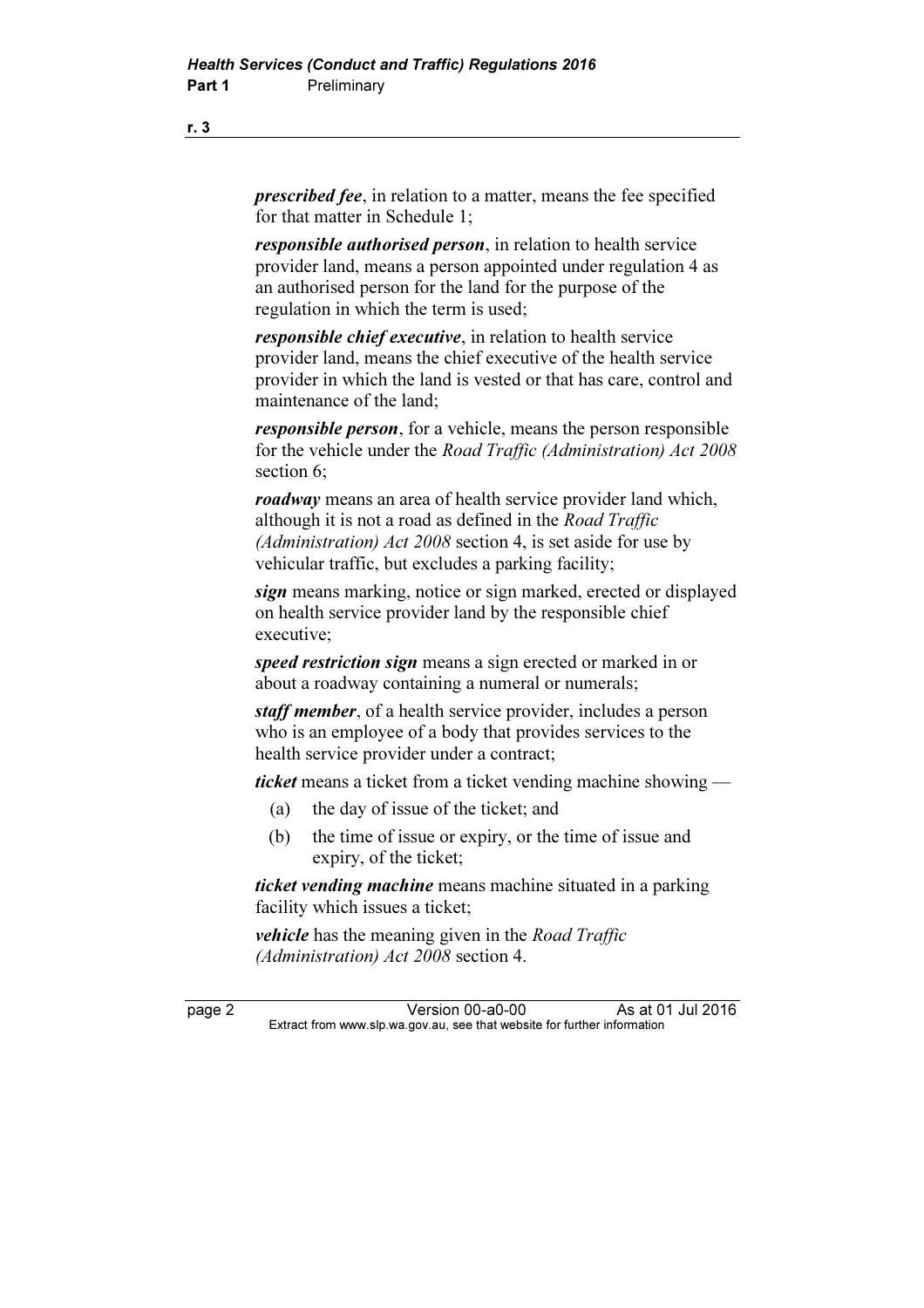- (2) A reference in these regulations to permission in relation to carrying out an activity on health service provider land is a reference to permission that is —
	- (a) given by the responsible chief executive or a responsible authorised person; and
	- (b) in writing; and
	- (c) obtained and not revoked prior to the performing of the act that is the subject of the permission.
- (3) For the purposes of these regulations, other than regulation 19(3) and (6), a staff member of a health service provider acting in the course of the staff member's employment is to be treated as having the permission referred to in subregulation (2) in relation to health service provider land vested in, or under the care, control or management of the health service provider.

# 4. Appointment of authorised persons

- (1) The chief executive of a health service provider may, in writing, appoint a staff member of the health service provider as an authorised person.
- (2) The instrument of appointment must specify
	- (a) the health service provider land for which the authorised person is appointed; and
	- (b) the regulations for the purpose of which the authorised person is appointed; and
	- (c) any other conditions or restrictions the chief executive thinks appropriate.
- (3) The appointment of an authorised person is subject to the restrictions specified in the instrument of appointment.
- (4) An appointment under subregulation (1) may be made in respect of a specified person or persons of a specified class.

As at 01 Jul 2016 Version 00-a0-00 page 3<br>Extract from www.slp.wa.gov.au, see that website for further information  $\mathbf{F}$  from which was the set that we besite for further information  $\mathbf{F}$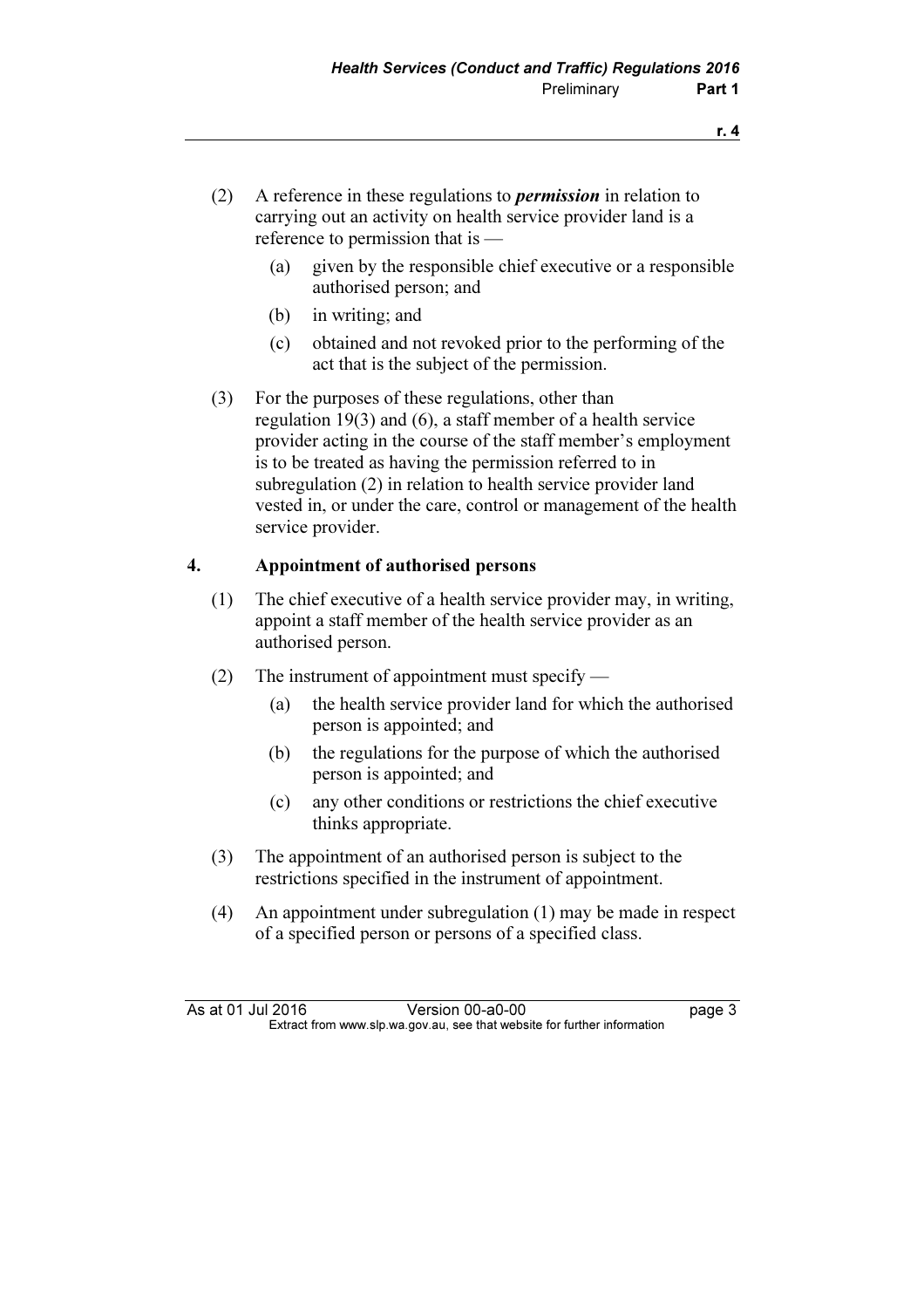#### r. 4

 (5) The responsible chief executive must issue to each authorised person appointed by the chief executive a certificate identifying the person and the health service provider land and the purpose for which the person is authorised.

page 4 Version 00-a0-00 As at 01 Jul 2016 Extract from www.slp.wa.gov.au, see that website for further information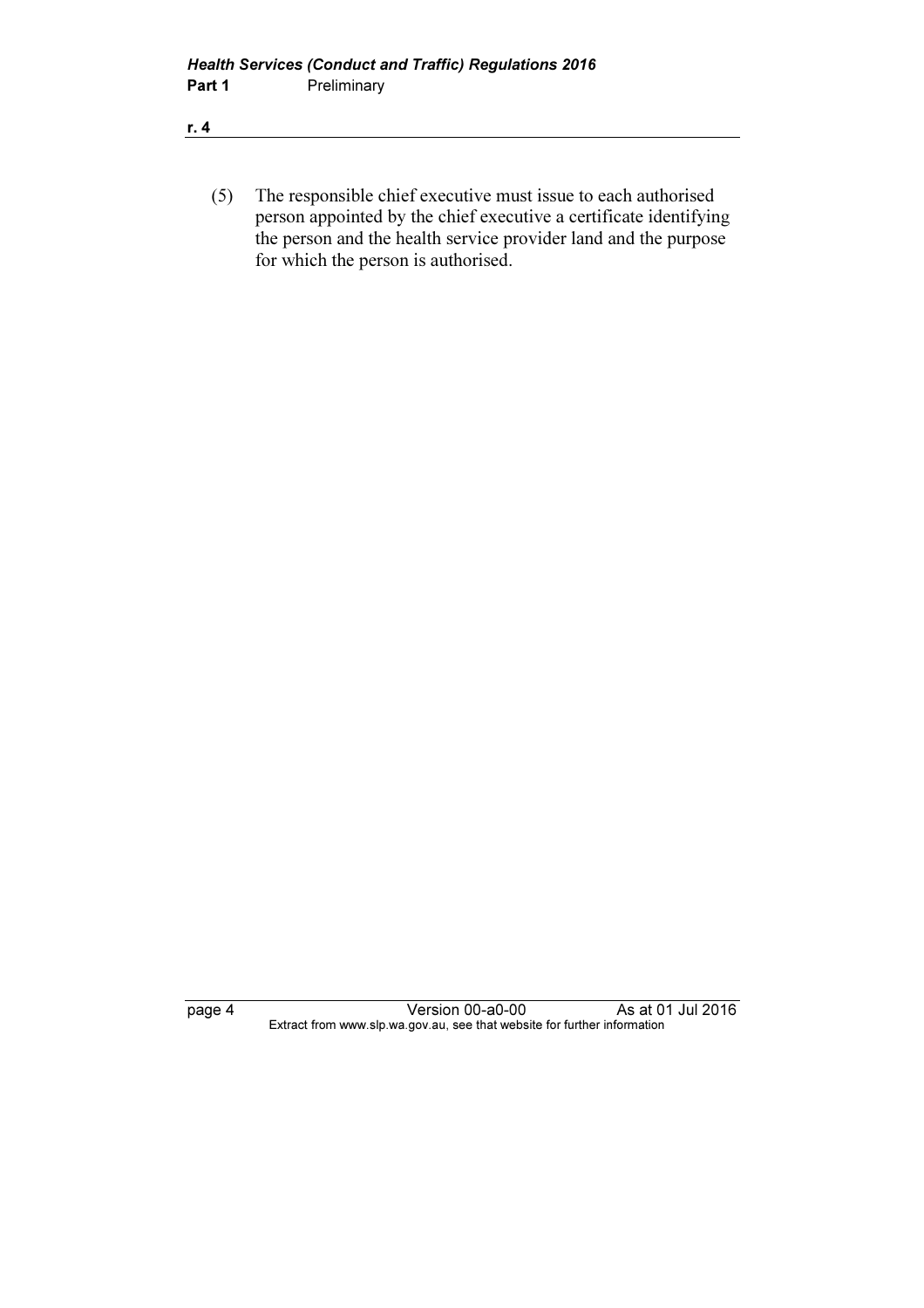# Part 2 — Behaviour on health service provider land

### 5. No entry without cause

 A person must not enter or remain on health service provider land without a reasonable excuse.

Penalty: a fine of \$1 000.

#### 6. Directions as to use of certain areas

 $(1)$  In this regulation —

specified means specified in the sign containing the direction.

- (2) A responsible authorised person may, by means of a sign, direct that a specified part of health service provider land is open to members of the public or a specified section of the public.
- (3) A direction under this regulation may be made subject to specified conditions.
- (4) The responsible chief executive may cancel or vary a direction or condition under this regulation.
- (5) A person must not contravene a condition of a direction under this regulation.

Penalty for this subregulation: a fine of \$1 000.

# 7. Prohibited items

 $(1)$  In this regulation —

prohibited item means —

- (a) an alcoholic beverage; or
- (b) a firearm as defined in the Firearms Act 1973 section 4; or
- (c) a controlled weapon as defined in the Weapons Act 1999 section 3; or
- (d) a prohibited weapon as defined in the Weapons Act 1999 section 3; or

As at 01 Jul 2016 Version 00-a0-00 page 5<br>Extract from www.slp.wa.gov.au, see that website for further information  $\mathbf{F}$  from which was the set that we besite for further information  $\mathbf{F}$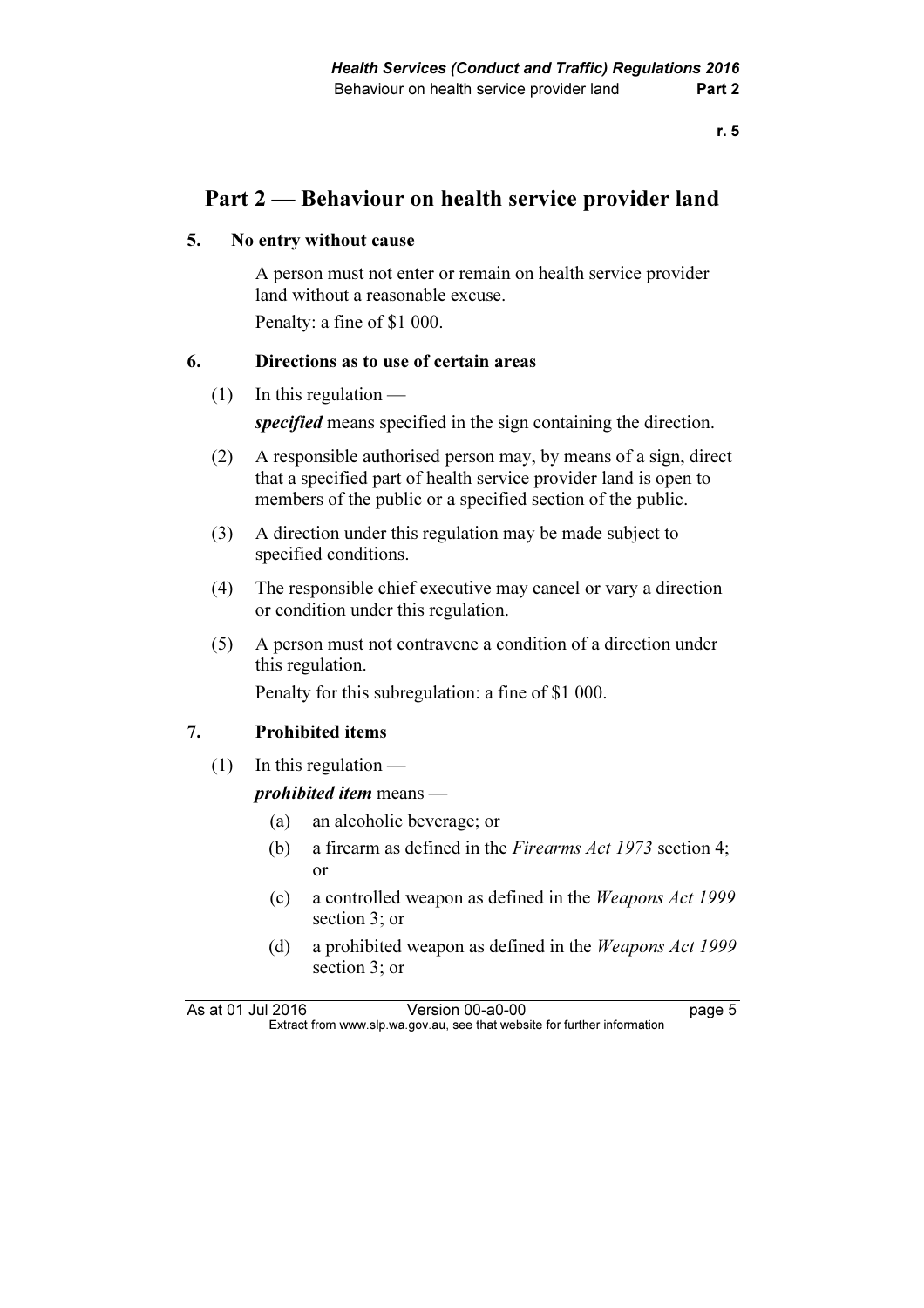# (e) a prohibited drug as defined in the Misuse of Drugs Act 1981 section 3(1).

 (2) A person must not bring onto health service provider land a prohibited item unless the person has permission to do so. Penalty for this subregulation: a fine of \$1 000.

# 8. Smoking

 A person must not smoke on health service provider land. Penalty: a fine of \$1 000.

page 6 Version 00-a0-00 As at 01 Jul 2016 Extract from www.slp.wa.gov.au, see that website for further information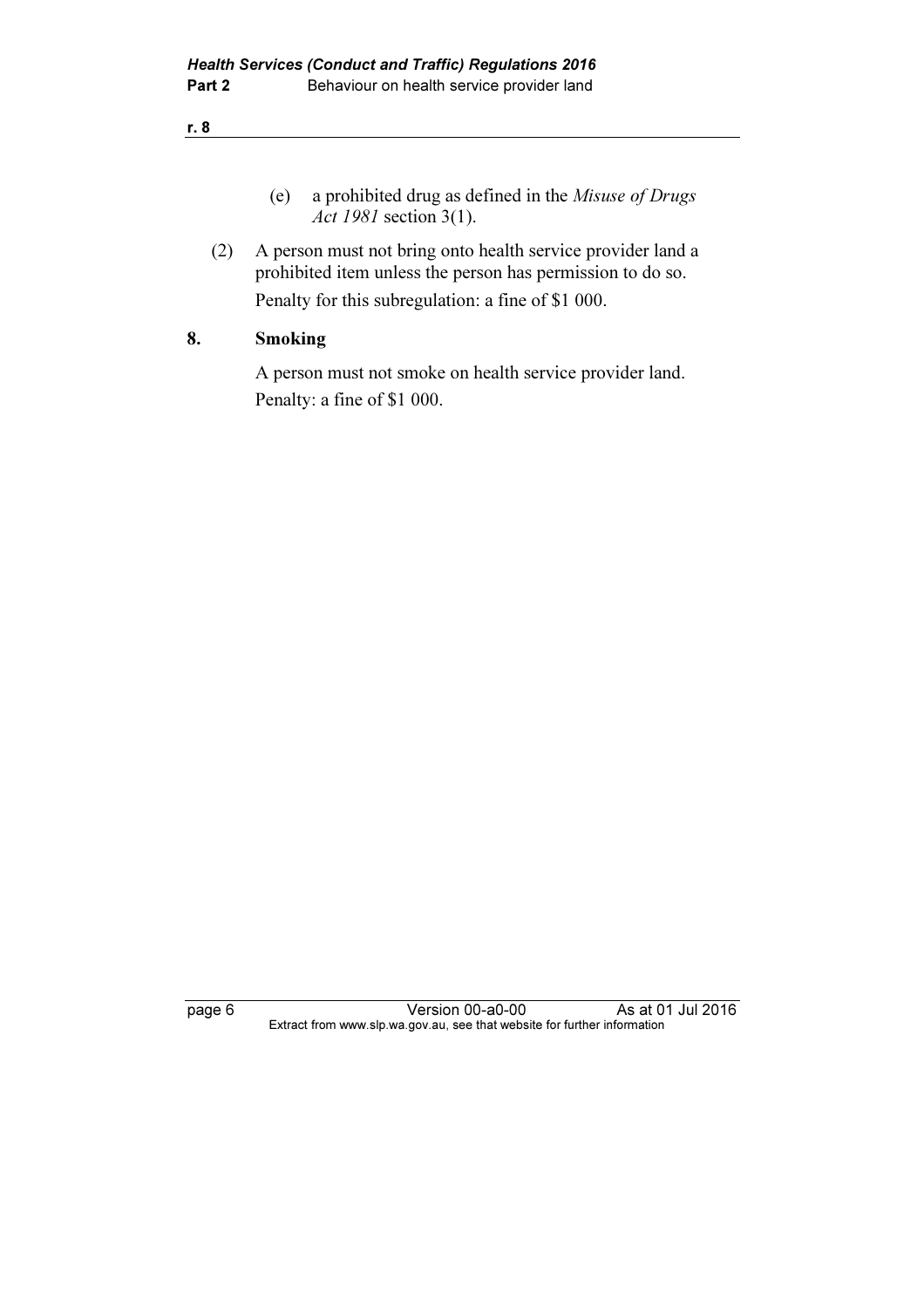# Part 3 — Traffic control

# Division 1 — Driving and use of vehicles

### 9. Application of Road Traffic Code 2000

Subject to these regulations, the *Road Traffic Code 2000* applies to and in relation to the driving of a vehicle on health service provider land.

#### 10. Driving of vehicles

 (1) A person must not drive or bring a vehicle onto a part of health service provider land that is not a roadway or a parking facility, unless the person has permission to do so.

Penalty for this subregulation: a fine of \$1 000.

 (2) A person must not drive or bring a vehicle that has an unladen weight of more than 4 tonnes onto health service provider land, unless the person has permission to do so.

Penalty for this subregulation: a fine of \$1 000.

 (3) A person must not drive, use or stand a vehicle in a part of health service provider land contrary to a direction in a sign that relates to that part of the land.

Penalty for this subregulation: a fine of \$1 000.

 (4) This regulation does not apply to a vehicle that is an emergency vehicle.

#### 11. Driver to obey reasonable direction

 The driver of a vehicle must obey a responsible authorised person's reasonable direction in relation to the parking or movement of the vehicle on health service provider land, despite that direction being different from a direction in a sign.

Penalty for this subregulation: a fine of \$1 000.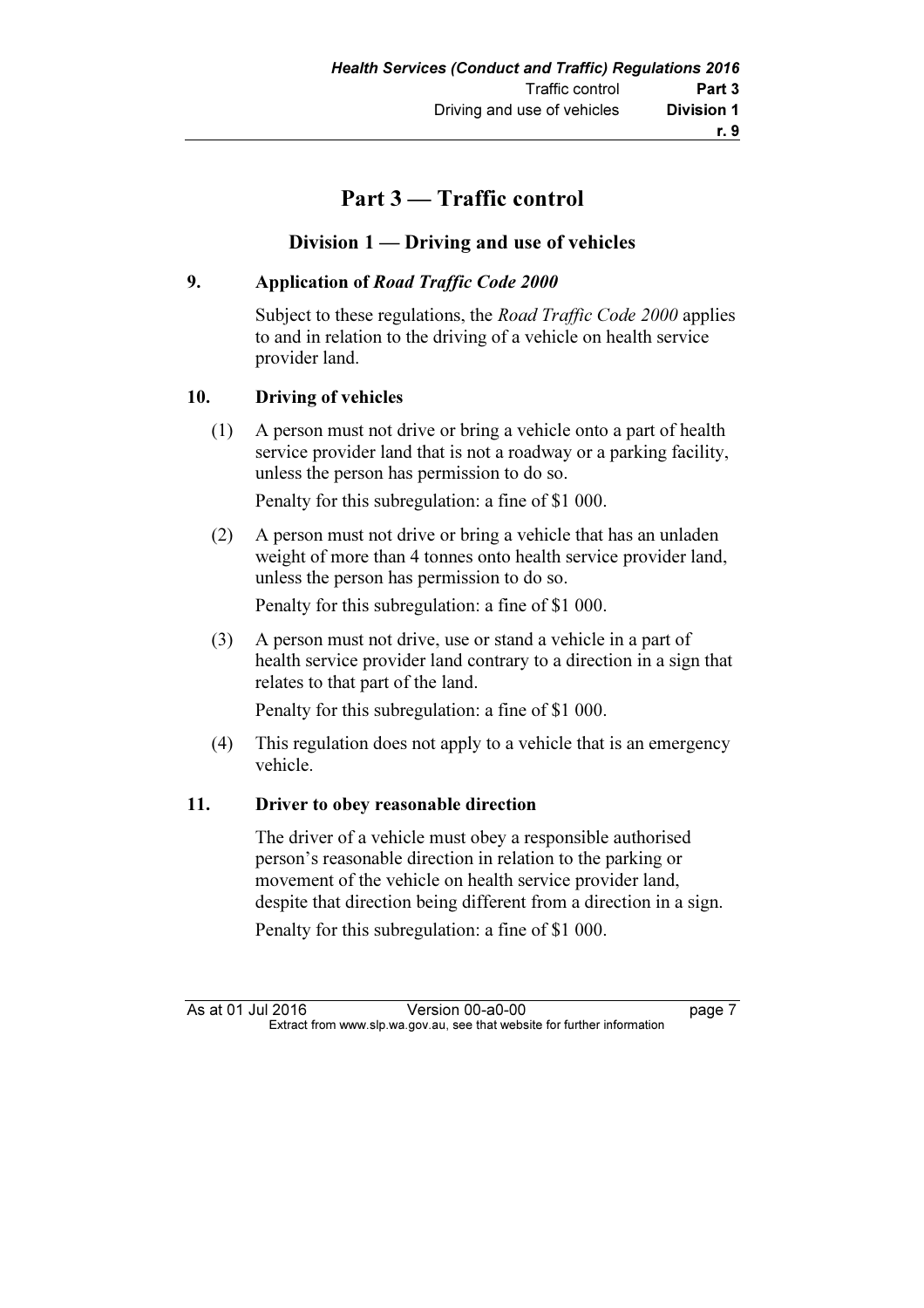# 12. Speed limits

- (1) A person must not drive a vehicle on a roadway or parking facility —
	- (a) if a speed restriction sign is displayed in relation to a part of a roadway or parking facility — at a speed exceeding the speed indicated by the speed restriction sign; or
	- (b) if no speed restriction sign is displayed at a speed exceeding 10 km/h.

Penalty for this subregulation: a fine of \$1 000.

 (2) Subregulation (1) does not apply to the driving of an emergency vehicle.

#### 13. Giving way

 The driver of a vehicle that is entering or about to enter a parking facility is to give way to a vehicle that is leaving the parking facility.

Penalty: a fine of \$1 000.

#### 14. No instruction or repairs on land

A person must not —

- (a) drive a vehicle on health service provider land for the purpose of giving or receiving driving instructions; or
- (b) repair or adjust a vehicle on health service provider land, except in an emergency.

Penalty: a fine of \$1 000.

page 8 Version 00-a0-00 As at 01 Jul 2016 Extract from www.slp.wa.gov.au, see that website for further information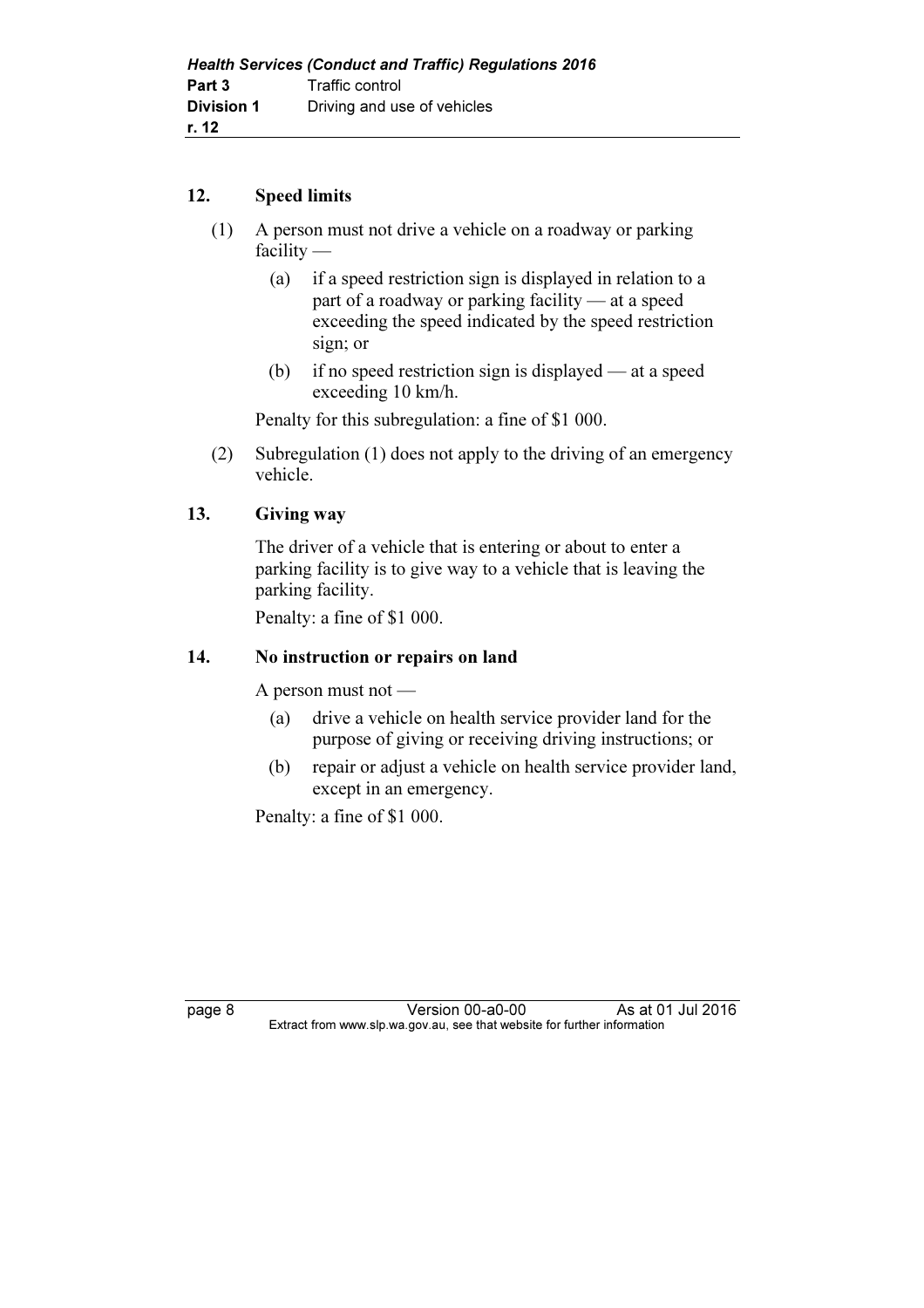# Division 2 — Parking

### 15. Parking to be in parking spaces only

 A person must not park a vehicle on health service provider land unless the vehicle is parked in a parking space.

Penalty: a fine of \$1 000.

# 16. Signs to be obeyed

 A person must not park, stand or move a vehicle on health service provider land contrary to a direction in a sign. Penalty: a fine of \$1 000.

# 17. Parking in parking spaces

- $(1)$  In this regulation specified means specified in a sign.
- (2) A sign may contain a direction that parking in a parking space, parking facility or part of a parking facility is set aside for —
	- (a) a specified vehicle or specified class of vehicle; or
	- (b) the vehicle of a specified person or specified class of persons; or
	- (c) parking of vehicles for a specified period of time; or
	- (d) parking of vehicles for a maximum period of time as is specified.
- (3) A person must not park, stand or move a vehicle in a parking space or a parking facility contrary to a direction in a sign. Penalty for this subregulation: a fine of \$1 000.

As at 01 Jul 2016 Version 00-a0-00 Page 9 Extract from www.slp.wa.gov.au, see that website for further information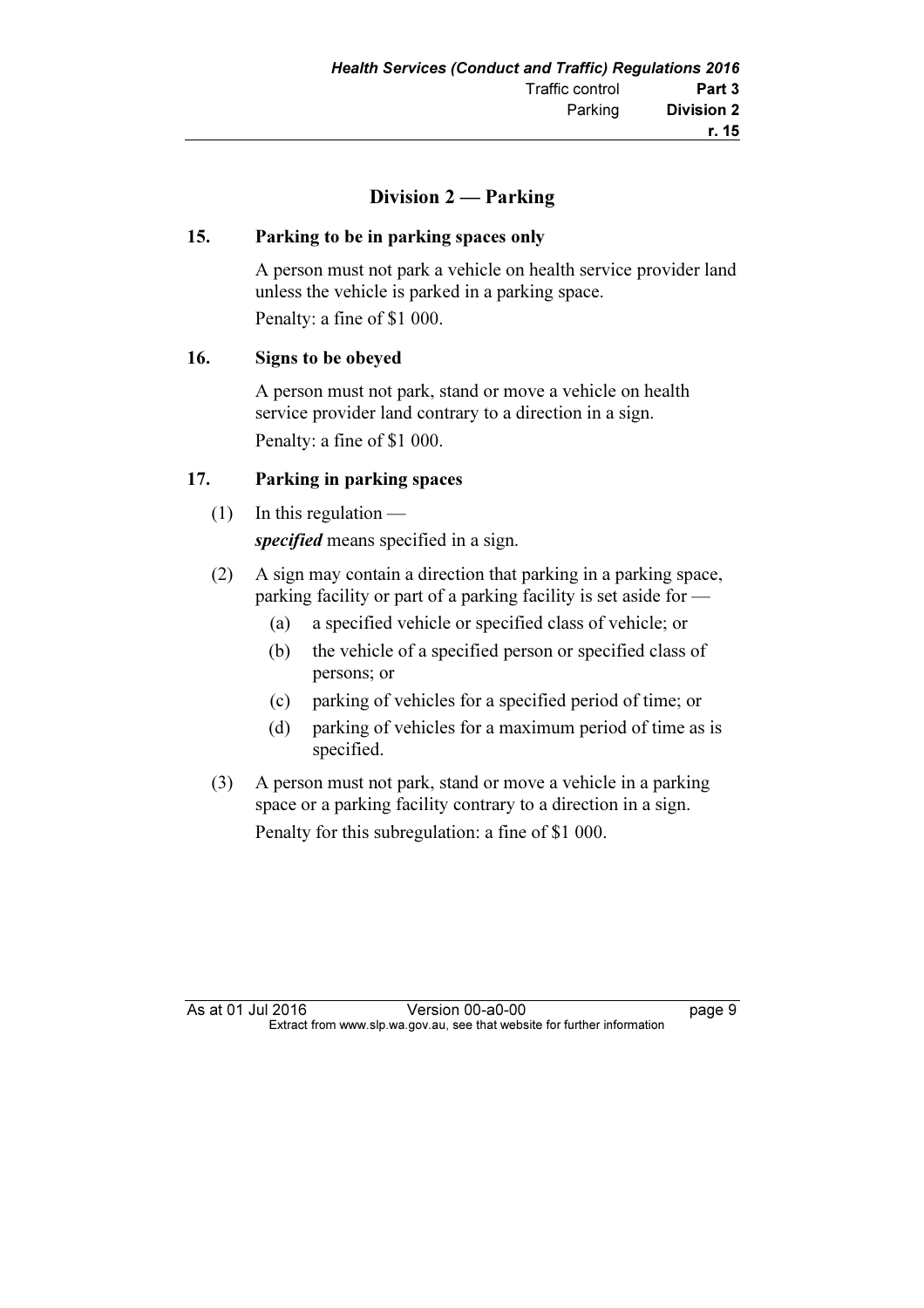#### 18. Types of parking areas

- (1) A responsible chief executive may set aside a parking facility or part of a parking facility as —
	- (a) a ticket parking area or a boom gate controlled ticket parking area for the purposes of regulation 19; or
	- (b) a paid staff parking area for the purposes of regulation 20; or
	- (c) a permit parking area for the purposes of regulation 21.
- (2) An area set aside under subregulation (1) must be identified as such by a sign or signs.

### 19. Parking in ticket parking area or boom gate controlled ticket parking area

 $(1)$  In this regulation —

boom gate controlled ticket parking area means a boom gate controlled ticket parking area set aside under regulation  $18(1)(a)$ ;

ticket parking area means a ticket parking area set aside under regulation 18(1)(a).

- (2) A person must not park a vehicle in a ticket parking area unless —
	- (a) the person has purchased a ticket by paying the prescribed fee for that ticket parking area for the length of time for which the vehicle is to be parked; and
	- (b) if a sign in the parking area requires that the ticket be displayed in the vehicle — the ticket is displayed as required.

Penalty for this subregulation: a fine of \$1 000.

page 10 Version 00-a0-00 As at 01 Jul 2016<br>Extract from www.slp.wa.gov.au, see that website for further information  $\mathbf{F}$  from which was the set that we besite for further information  $\mathbf{F}$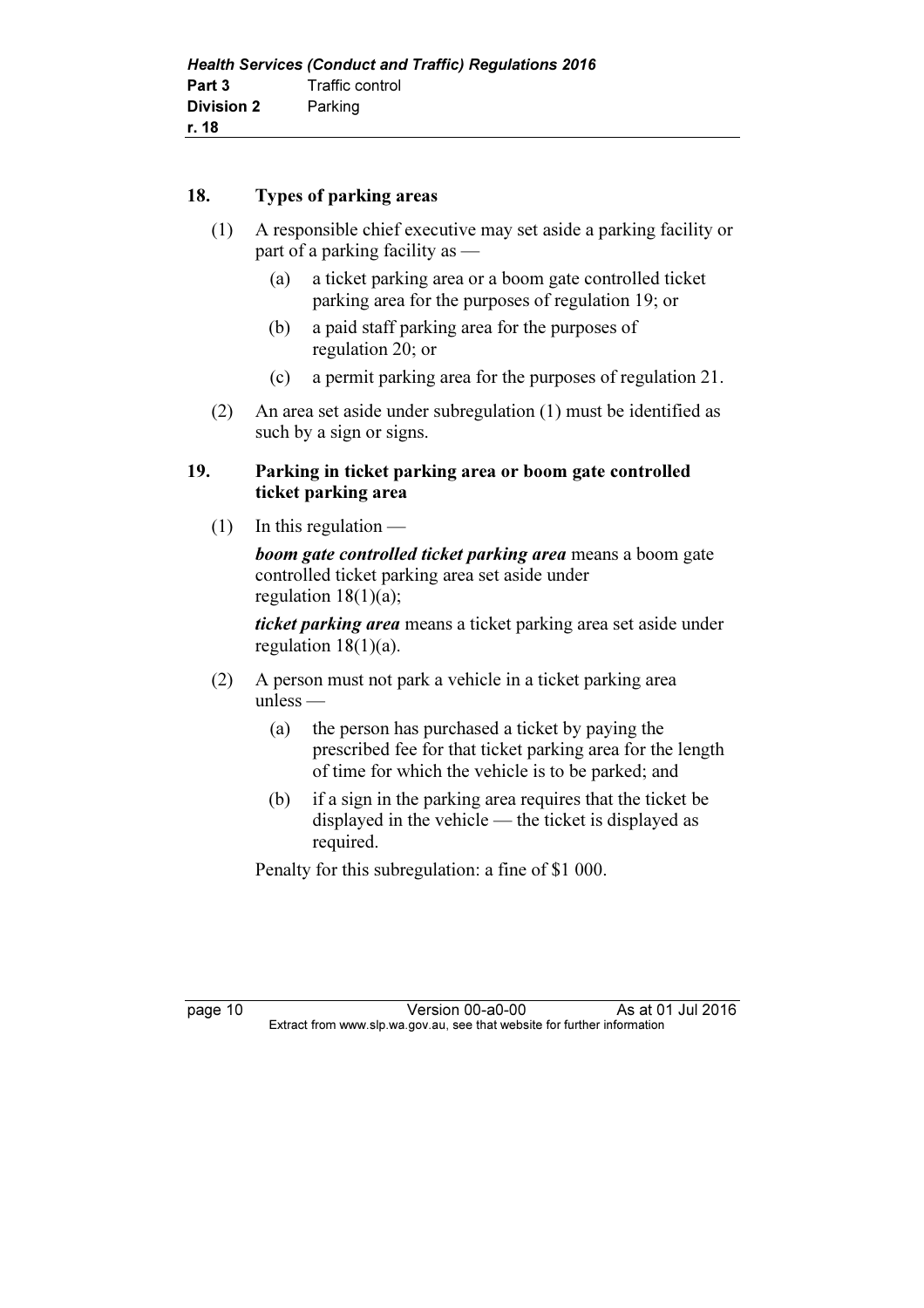- (3) A person does not commit an offence under subregulation (2)  $if -$ 
	- (a) the person has permission to park in the ticket parking area; and
	- (b) if a sign in the parking area requires that a ticket be displayed in the vehicle — the permission is displayed as required as if it were a ticket.
- (4) A person must not drive a vehicle into or park a vehicle in a boom gate controlled ticket parking area unless the person has obtained a ticket from a ticket vending machine situated at the entrance to the parking area.

Penalty for this subregulation: a fine of \$1 000.

 (5) A person must not remove a vehicle from a boom gate controlled ticket parking area without paying the prescribed fee for the parking area for the length of time for which the vehicle has been parked.

Penalty for this subregulation: a fine of \$1 000.

- (6) A person does not commit an offence under subregulation (4) or  $(5)$  if the person -
	- (a) has permission to park in the boom gate controlled ticket parking area; and
	- (b) produces the permission for inspection when requested to do so by a responsible authorised person.
- (7) A person who has parked a vehicle in a ticket parking area or a boom gate controlled ticket parking area on a health service provider site must not leave the site while the vehicle is parked there.

Penalty for this subregulation: a fine of \$1 000.

(8) In subregulation  $(7)$  —

health service provider site means a site described in the Health Services (Health Service Provider Land) Order 2016.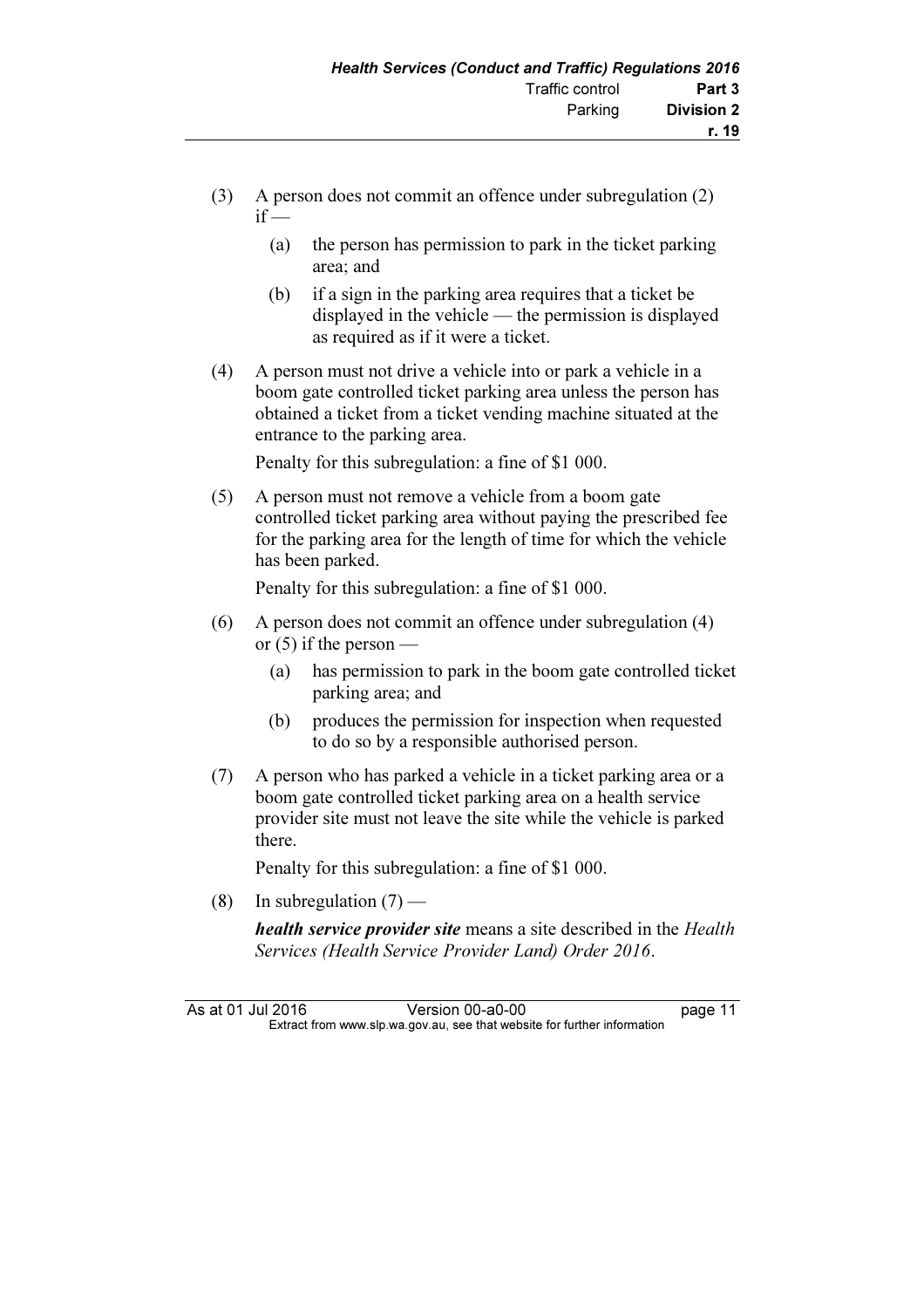# 20. Parking in paid staff parking area

 $(1)$  In this regulation —

eligible staff member means a person who is in a class of persons determined by the responsible chief executive under subregulation (5):

paid staff parking area means an area set aside under regulation 18(1)(b).

 (2) A person must not park a vehicle in a paid staff parking area unless the person is an eligible staff member for that paid staff parking area.

Penalty for this subregulation: a fine of \$1 000.

 (3) An eligible staff member who parks a vehicle in a paid staff parking area must pay the prescribed fee for the length of time for which the vehicle has been parked before removing the vehicle from the parking area.

Penalty for this subregulation: a fine of \$1 000.

- (4) A fee payable under this regulation is to be paid in an approved manner.
- (5) A responsible chief executive may determine classes of persons who are eligible to park in specified paid staff parking areas on health service provider land.

# 21. Parking in permit parking area

 $(1)$  In this regulation —

permit parking area means an area set aside under regulation  $18(1)(c)$ .

- (2) A person must not park a vehicle in a permit parking area unless —
	- (a) the person holds a parking permit of the class (if any) for which the area is set aside; and

page 12 Version 00-a0-00 As at 01 Jul 2016<br>Extract from www.slp.wa.gov.au, see that website for further information  $\mathbf{F}$  from which was the set that we besite for further information  $\mathbf{F}$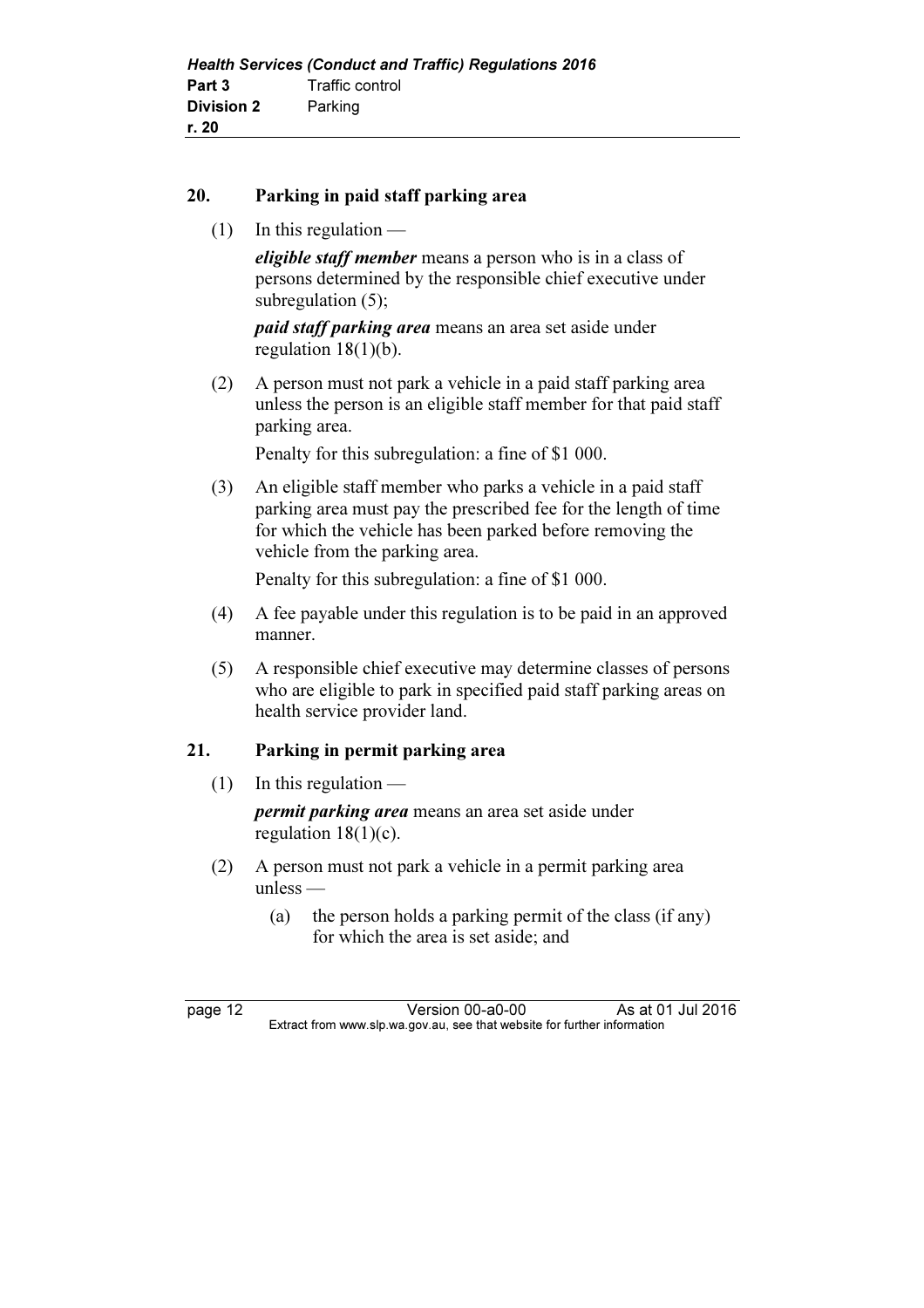- (b) the person parks the vehicle in accordance with that permit; and
- (c) the permit is displayed in or on the vehicle in the manner specified in the permit.

Penalty for this subregulation: a fine of \$1 000.

# 22. Parking permits

- (1) A responsible chief executive may determine classes of parking permits and the eligibility criteria for each class of parking permit for a permit parking area on health service provider land.
- (2) A responsible authorised person may grant parking permits of such classes and subject to any conditions the authorised person thinks fit.
- (3) Without limiting subregulation (2) a parking permit may be subject to conditions relating to all or any of the following —
	- (a) the vehicle, vehicles, or kind of vehicles, to which it relates;
	- (b) the health service provider land, and areas within that land, in which the permit holder is permitted to park;
	- (c) the times during which, or period of time for which, the permit holder is permitted to park;
	- (d) the number of persons who must be in the vehicle at the time it arrives at, or departs from, the health service provider land.
- (4) A parking permit
	- (a) takes effect on the day specified in it; and
	- (b) remains in effect for the period specified in it, unless it is cancelled before the end of that period.
- (5) If the holder of a parking permit of a particular class ceases to satisfy any of the eligibility criteria for that class of permit, the

As at 01 Jul 2016 Version 00-a0-00 page 13<br>Extract from www.slp.wa.gov.au, see that website for further information  $\mathbf{F}$  from which was the set that we besite for further information  $\mathbf{F}$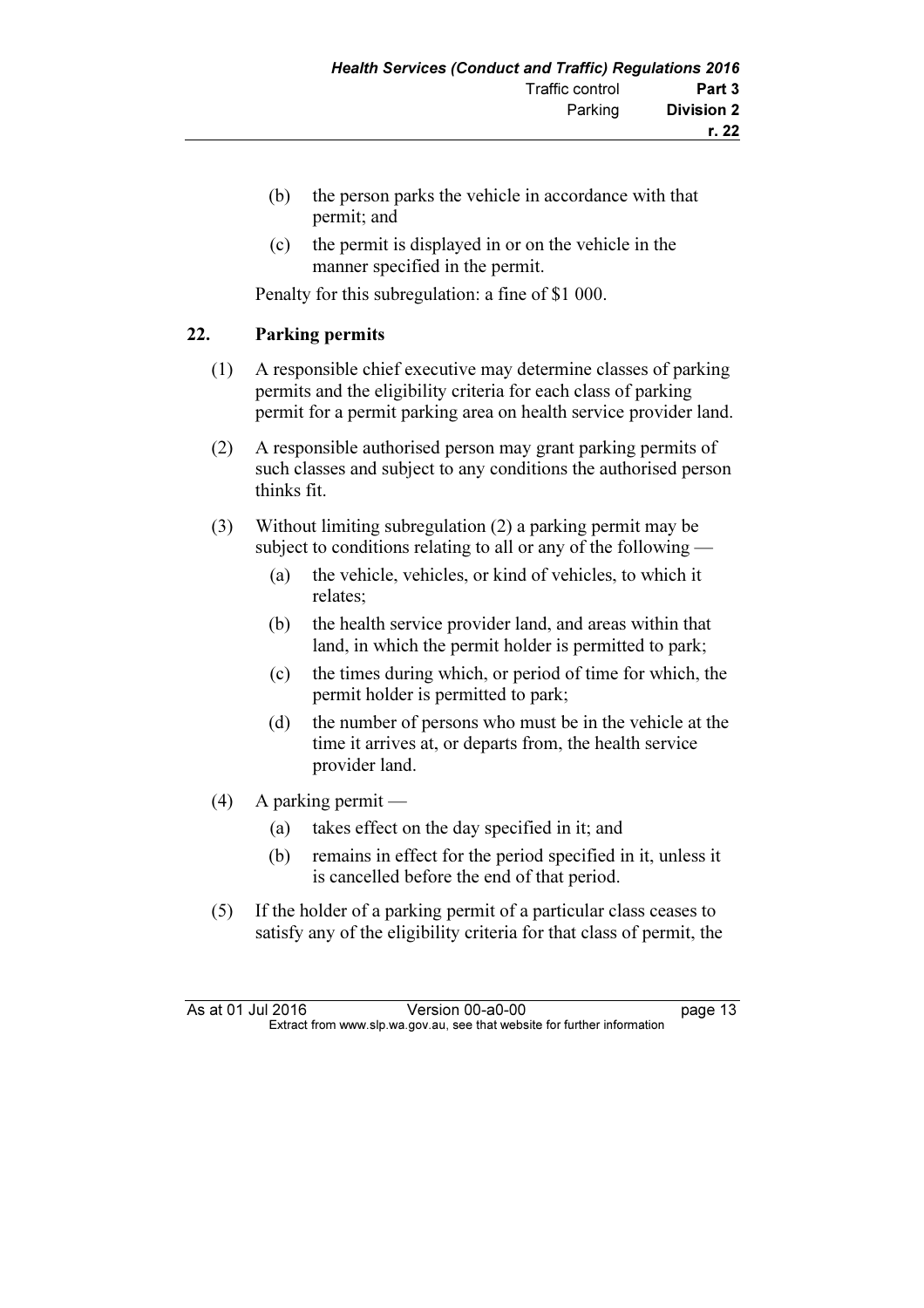permit holder must, as soon as is reasonably practicable, notify a responsible authorised person.

Penalty for this subregulation: a fine of \$1 000.

#### 23. Application for parking permit

- (1) A person may apply to a responsible authorised person for the grant of a parking permit.
- (2) An application must be made in writing in an approved form.
- (3) An applicant must provide the authorised person with any additional information or document that the authorised person asks for.
- (4) If an applicant does not comply with the requirements of this regulation the authorised person may decline to deal with the application and is to advise the applicant accordingly.
- (5) Unless subregulation (4) applies, within 14 days of receiving an application for a parking permit, the authorised person is to  $-$ 
	- (a) grant a parking permit to the applicant; or
	- (b) by written notice given to the applicant, refuse to grant a parking permit to the applicant.
- (6) A responsible authorised person is to give written notice to an applicant who is granted a parking permit if —
	- (a) the parking permit granted is not of the class requested by the applicant; or
	- (b) the parking permit is granted subject to a condition.
- (7) Written notice under subregulation (5)(b) or (6) must state the reasons for the decision and provide information about the right to a review of the decision under regulation 24.
- (8) An applicant or other person must not give information in relation to an application that the person knows to be —
	- (a) false or misleading in a material particular; or

page 14 Version 00-a0-00 As at 01 Jul 2016<br>Extract from www.slp.wa.gov.au, see that website for further information  $\mathbf{F}$  from which was the set that we besite for further information  $\mathbf{F}$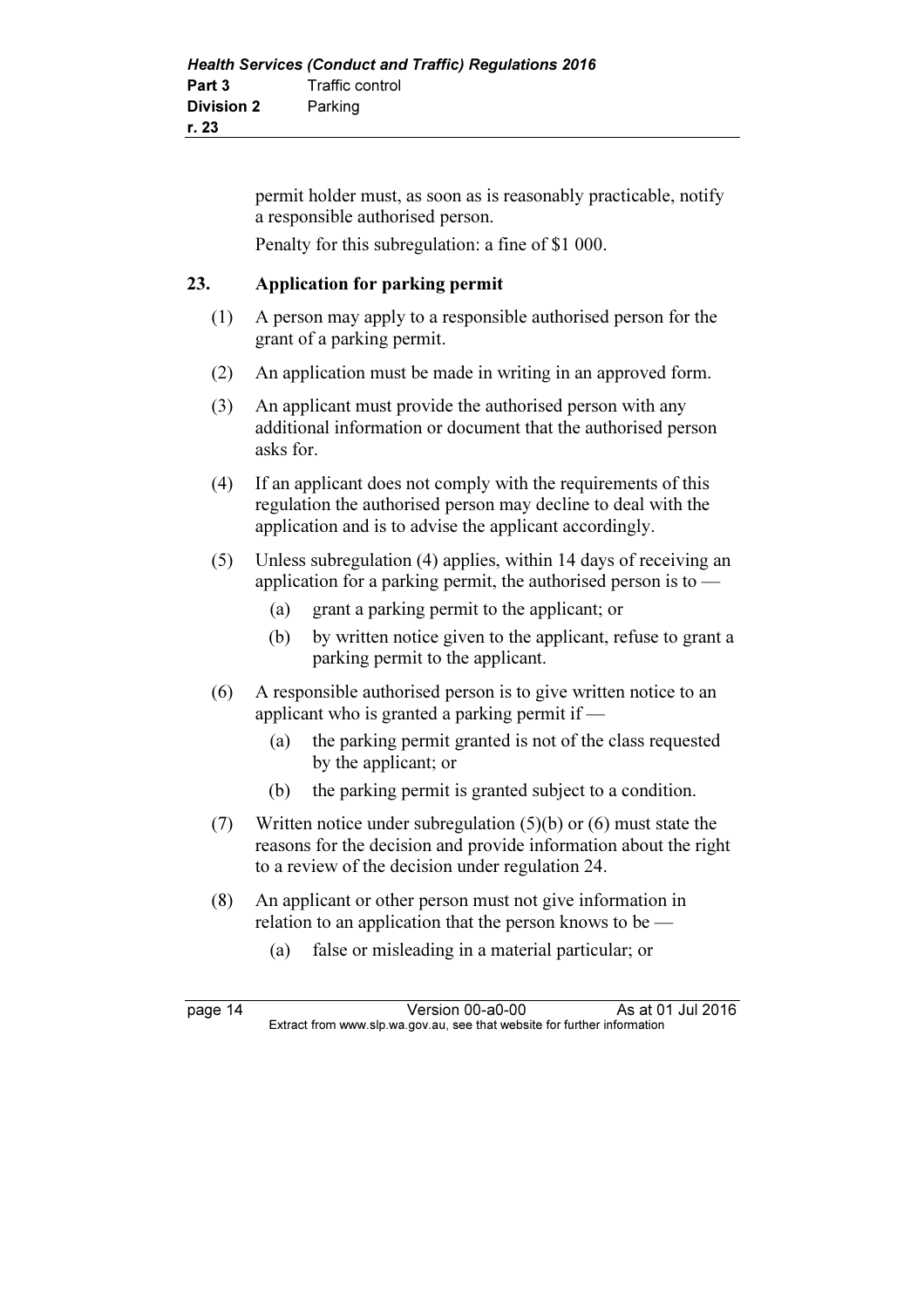(b) likely to deceive in a material way.

Penalty for this subregulation: a fine of \$1 000.

### 24. Review of decisions about parking permits

 $(1)$  In this regulation —

decision means a decision by an authorised person under regulation 23 to —

- (a) refuse to grant a parking permit; or
- (b) grant a parking permit of a class other than the class requested by the applicant; or
- (c) grant a parking permit subject to a condition;

relevant committee, in relation to a the review of a decision about a parking permit for a parking permit area, means a committee established under regulation 25 for the area.

- (2) An applicant for a parking permit who is aggrieved by a decision may apply in writing in an approved form to the relevant committee for a review of the decision.
- (3) An application for a review of a decision must be made by the applicant within 14 days after the applicant receives notice of the decision under regulation  $23(5)(b)$  or  $(6)$ .
- (4) An applicant for a review of a decision must provide the relevant committee with any additional information or document that the committee asks for to enable it to review the decision.
- (5) An applicant for a review of a decision or other person must not give information in relation to a review that the person knows to  $he$  —
	- (a) false or misleading in a material particular; or
	- (b) likely to deceive in a material way.

Penalty for this subregulation: a fine of \$1 000.

As at 01 Jul 2016 Version 00-a0-00 page 15<br>Extract from www.slp.wa.gov.au, see that website for further information  $\mathbf{F}$  from which was the set that we besite for further information  $\mathbf{F}$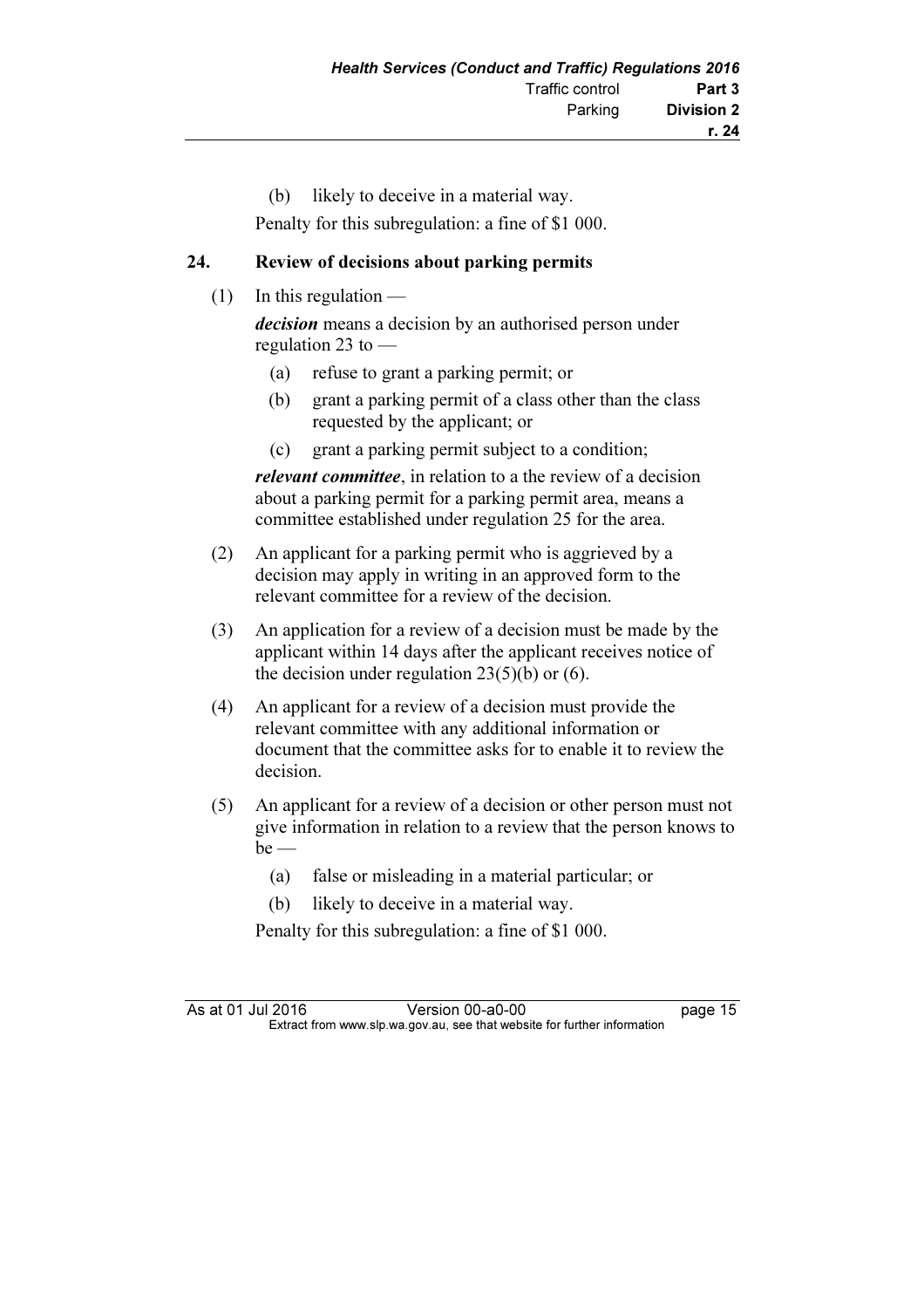- (6) After reviewing a decision the relevant committee, by written notice given to the applicant, is to affirm, reverse or vary the decision.
- (7) The committee is to give the notice referred to in subregulation (6) within 30 days of receiving the application for a review of the decision under subregulation (2).

#### 25. Appointment of committees

- (1) The chief executive of a health service provider that has one or more permit parking areas must establish a committee to review decisions in relation to the permit parking area.
- (2) A committee is to consist of 3 members appointed by the chief executive, one of whom is to be a health professional.
- (3) Different committees may be established under subregulation (1) for different permit parking areas.

#### 26. Fees for parking permits

- (1) The fee that is payable for a parking permit is the prescribed fee (if any).
- (2) The responsible chief executive may waive the prescribed fee for a parking permit for a parking permit area in a case where the chief executive, or a responsible authorised person, believes that there are proper grounds for doing so.
- (3) A responsible authorised person must not grant a parking permit unless at the time it is granted —
	- (a) the applicant pays the fee in full for the whole of the period for which the permit is to be in force; or
	- (b) the authorised person is satisfied that arrangements are in place for the fee to be paid by the applicant in fortnightly payments made by way of payroll deduction; or

page 16 Version 00-a0-00 As at 01 Jul 2016<br>Extract from www.slp.wa.gov.au, see that website for further information  $\mathbf{F}$  from which was the set that we besite for further information  $\mathbf{F}$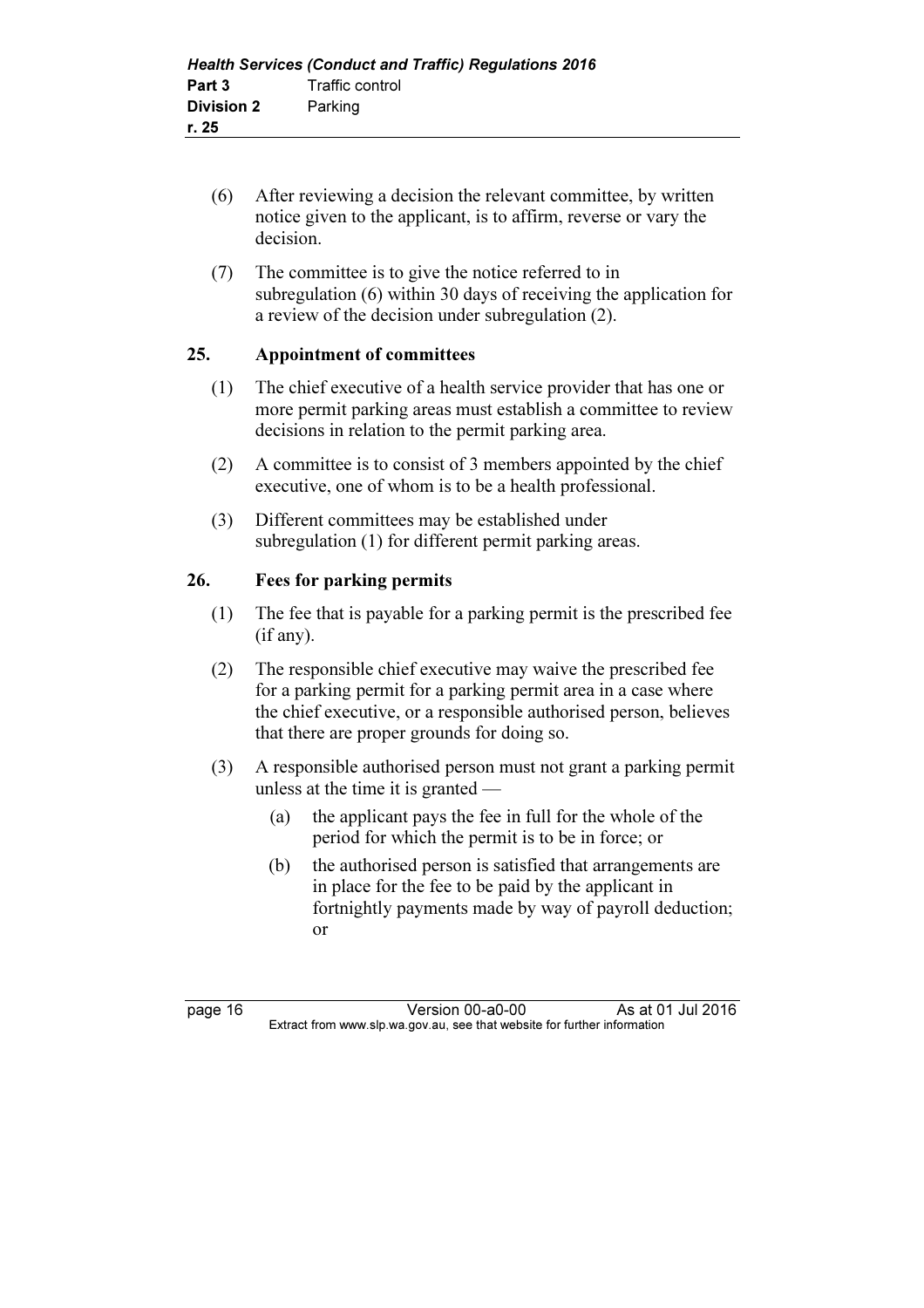- (c) the authorised person is satisfied that the fee for the permit has been or will be paid by the applicant in any other approved manner; or
- (d) the fee for the permit has been waived.

# 27. Cancellation of parking permit

- (1) There are grounds for cancelling a parking permit if
	- (a) in the case of a permit holder who pays the fee for the permit as described in regulation  $26(3)(b)$  or (c) — the permit holder fails to make a payment when it is due; or
	- (b) the permit holder fails to comply with a condition on the permit; or
	- (c) the permit holder breaches any of the regulations in this Part; or
	- (d) the permit was granted in error in consequence of information provided in breach of regulation 23(8); or
	- (e) the permit holder ceases to satisfy any of the eligibility criteria for the relevant class of permit; or
	- (f) the responsible chief executive has determined that it is not practicable, for reasons relating to the operation or development of health service provider land, for permits of a class to which the permit belongs to remain in force; or
	- (g) the permit holder requests that the permit be cancelled.
- (2) If a responsible authorised person considers that there are grounds for cancelling a parking permit under subregulation (1)(a) to (e), the authorised person may cancel the permit by giving the permit holder 14 days written notice.
- (3) If the responsible chief executive has made a determination under subregulation (1)(f) in relation to a class of parking permit, a responsible authorised person may cancel a parking permit in that class by giving the permit holder 60 days written notice.

As at 01 Jul 2016 Version 00-a0-00 page 17<br>Extract from www.slp.wa.gov.au, see that website for further information  $\mathbf{F}$  from which was the set that we besite for further information  $\mathbf{F}$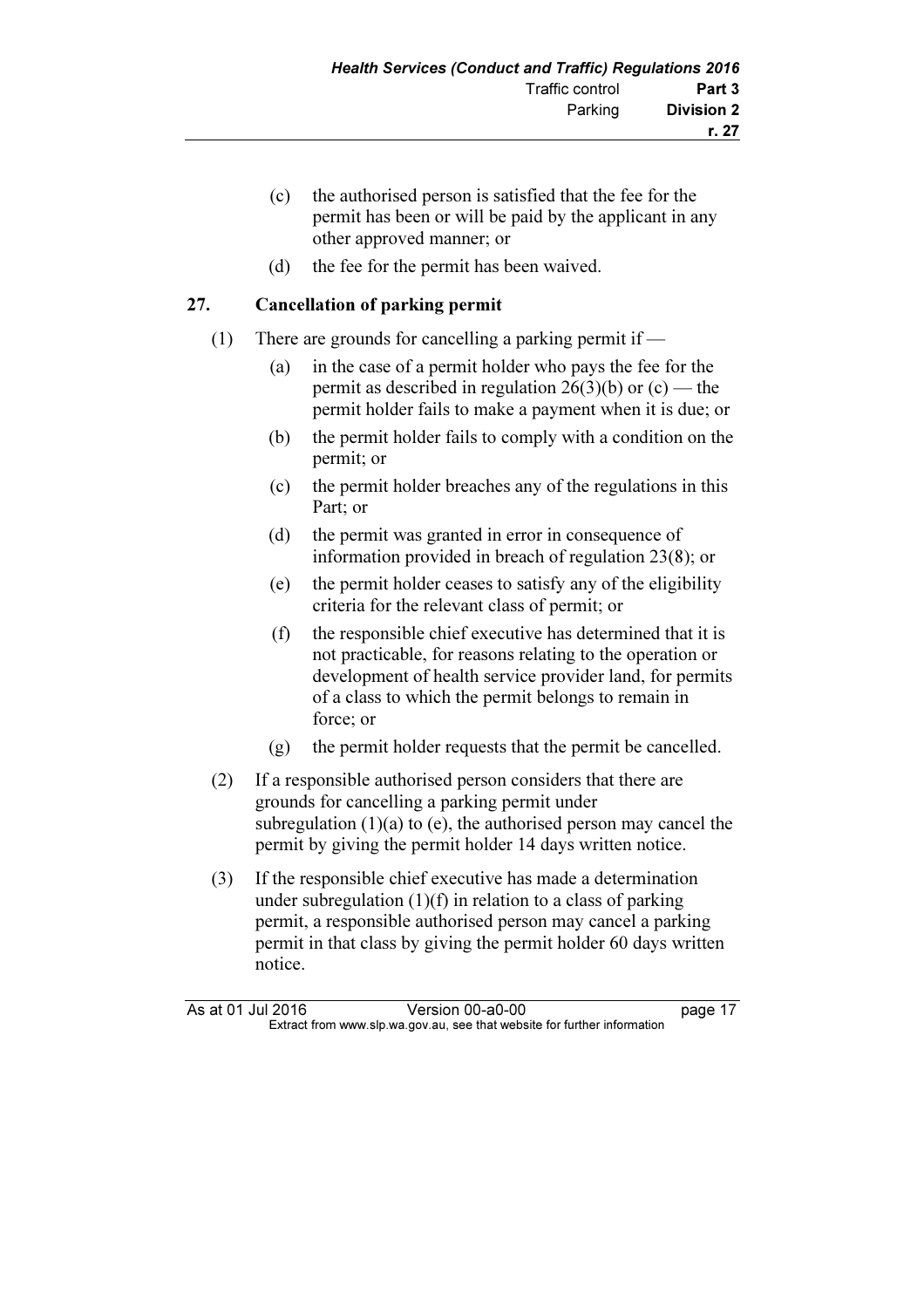- (4) If the permit holder requests a responsible authorised person to do so, the authorised person may cancel the permit by giving the permit holder written notice.
- (5) The notice given under this regulation must set out the grounds on which the permit is cancelled.

# 28. Refund of parking permit fees

- (1) If a parking permit is cancelled on a ground referred to in regulation  $27(1)(f)$  or (g), the responsible chief executive must cause any permit fee paid for any week commencing on or after the day on which the permit is cancelled to be refunded to the permit holder.
- (2) If a parking permit is cancelled on the ground referred to in regulation 27(1)(e) the responsible chief executive may cause any permit fee paid for any week commencing on or after the day on which the permit is cancelled to be refunded to the permit holder.
- (3) If a responsible authorised person is satisfied that a permit holder will not park, or has not parked, in an area in which the permit holder is permitted to park for a continuous period exceeding 4 weeks, the authorised person may waive the fees payable for the permit for that period.

page 18 Version 00-a0-00 As at 01 Jul 2016<br>Extract from www.slp.wa.gov.au, see that website for further information  $\mathbf{F}$  from which was the set that we besite for further information  $\mathbf{F}$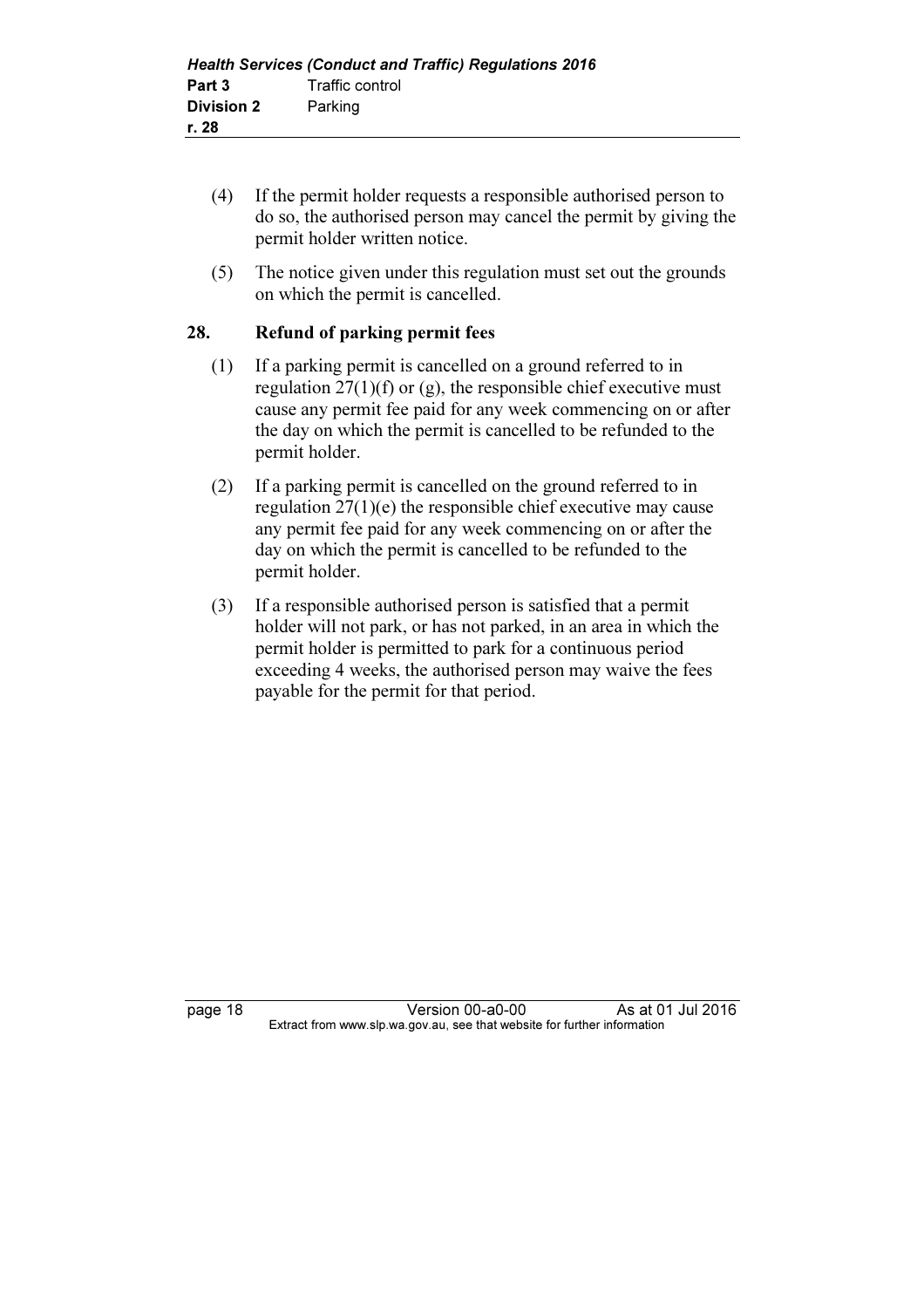# Part 4 — Infringement notices

#### 29. Prescribed offences and modified penalties

- (1) The offences specified in Schedule 2 are offences for which an infringement notice may be issued under the Criminal Procedure Act 2004 Part 2.
- (2) The modified penalty specified opposite an offence in Schedule 2 is the modified penalty for that offence for the purposes of the Criminal Procedure Act 2004 section 5(3).

#### 30. Authorised officers and approved officers

- (1) A responsible chief executive may, in writing, appoint persons or classes of persons to be authorised officers or approved officers in relation to specified health service provider land for the purposes of the Criminal Procedure Act 2004 Part 2.
- (2) A responsible chief executive must issue to each authorised officer appointed by the chief executive a certificate identifying the officer as a person authorised to issue infringement notices.

#### 31. Forms

 For the purposes of the Criminal Procedure Act 2004 Part 2, the forms set out in Schedule 3 are prescribed in relation the matters specified in those forms.

As at 01 Jul 2016 Version 00-a0-00 page 19<br>Extract from www.slp.wa.gov.au, see that website for further information  $\mathbf{F}$  from which was the set that we besite for further information  $\mathbf{F}$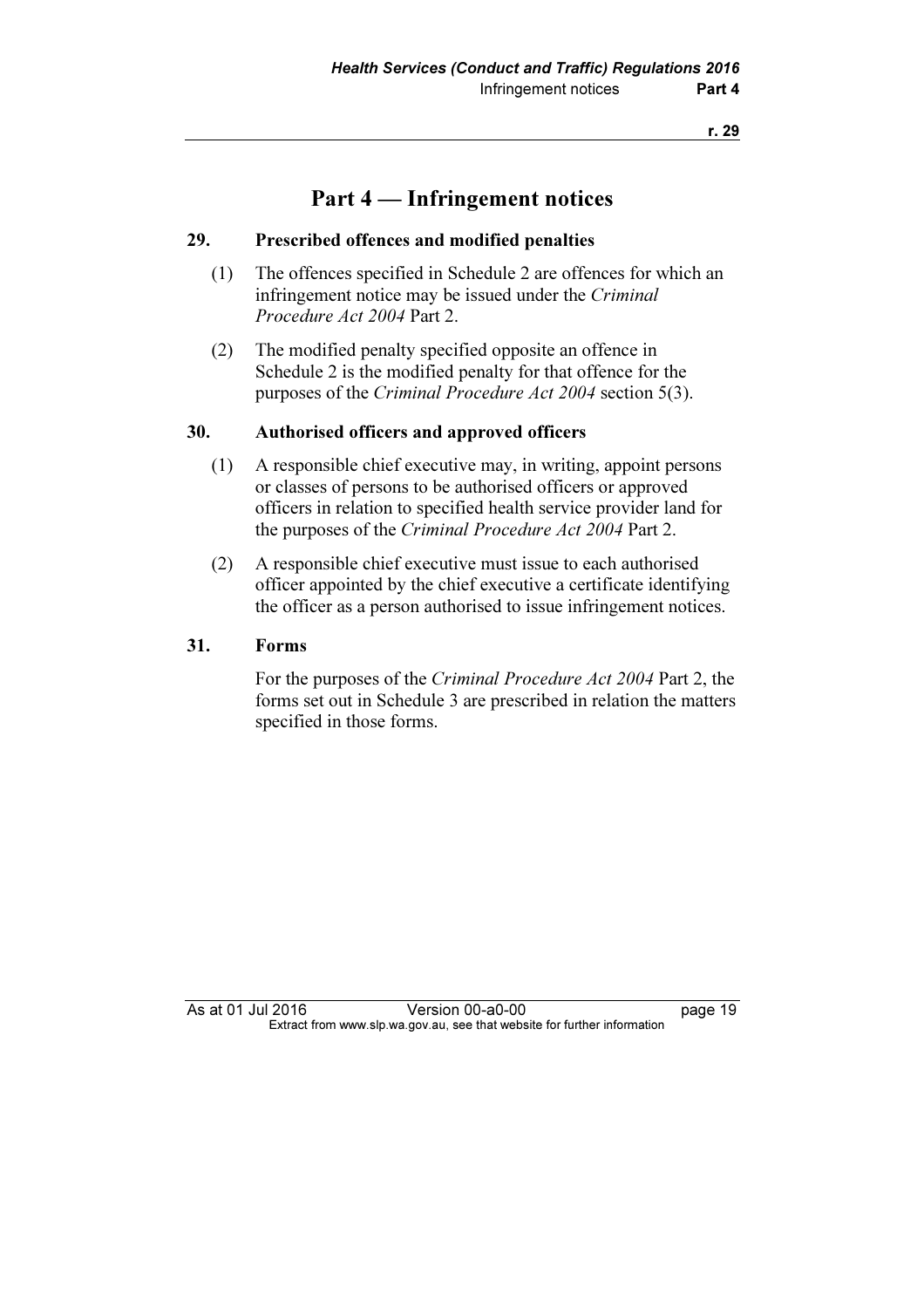r. 32

# Part 5 — General

#### 32. Removal of vehicles

- (1) A responsible chief executive or a responsible authorised person may order that a vehicle be removed to a storage place on or off health service provider land if it —
	- (a) is parked in contravention of these regulations; or
	- (b) has been left on the land for more than 3 days.
- (2) A responsible chief executive or a responsible authorised person may order that a vehicle be removed immediately to a storage place on or off health service provider land if it —
	- (a) is parked in contravention of these regulation; and
	- (b) is obstructing other vehicles or activities of a health service provider.
- (3) A responsible authorised person may take such action as is reasonably necessary for the purposes of removing a vehicle under this regulation, by way of unlocking, driving, towing or otherwise causing the removal of the vehicle.
- (4) A responsible chief executive may retain possession of a vehicle removed and stored under this regulation until the responsible person for the vehicle has paid the prescribed fee.

# 33. Other offences

A person must not —

- (a) intentionally obstruct a staff member of a health service provider in the discharge of the staff member's duty under these regulations; or
- (b) remove, damage, deface or misuse a sign.

Penalty: a fine of \$1 000.

page 20 Version 00-a0-00 As at 01 Jul 2016<br>Extract from www.slp.wa.gov.au, see that website for further information  $\mathbf{F}$  from which was the set that we besite for further information  $\mathbf{F}$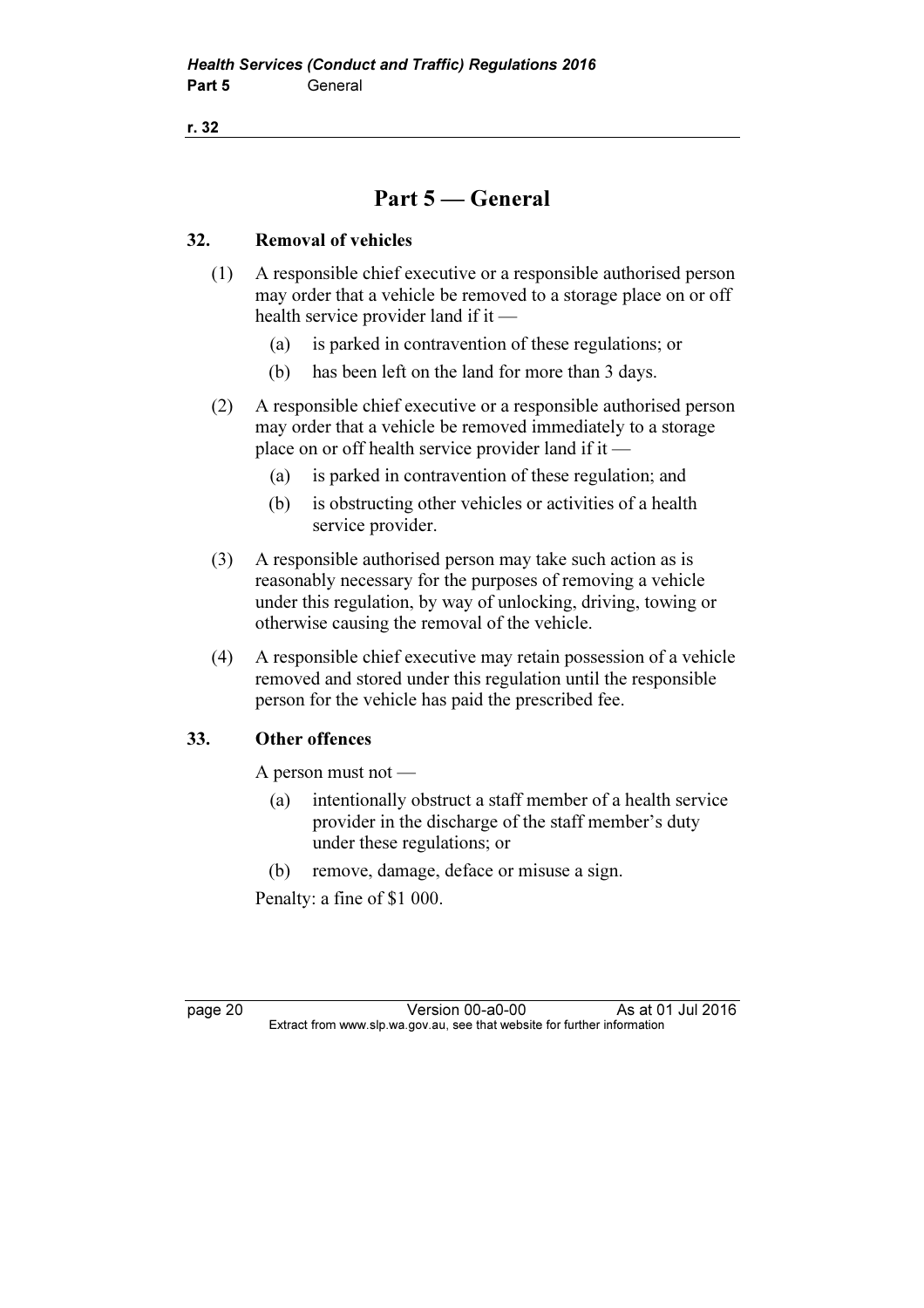# Schedule 1 — Fees

[r. 19, 20, 26 and 32]

#### 1. Terms used

(1) In this Schedule —

paid staff parking fee means the fee for parking in a paid staff parking area referred to in regulation 20(3);

*parking permit fee* means the fee referred to in regulation 26(1);

removal and storage of vehicle fee means the fee referred to in regulation 32(4);

ticket parking fee means —

- (a) the fee for the purchase of a ticket referred to in regulation  $19(2)(a)$ ; and
- (b) the fee for a boom gate controlled ticket parking area referred to in regulation 19(5).
- (2) For the purposes of this Schedule the name of a health service provider site is a reference to the site of that name described in the Health Services (Health Service Provider Land) Order 2016.

#### 2. Fees for Armadale Kelmscott District Memorial Hospital

 The fees for the health service provider site that is Armadale Kelmscott District Memorial Hospital are the fees set out in the Table.

| Type of fee        | Fee                                                              |
|--------------------|------------------------------------------------------------------|
| Parking permit fee | \$2.00 per week for the period for which the<br>permit is sought |

As at 01 Jul 2016 Version 00-a0-00 Extract from www.slp.wa.gov.au, see that website for further information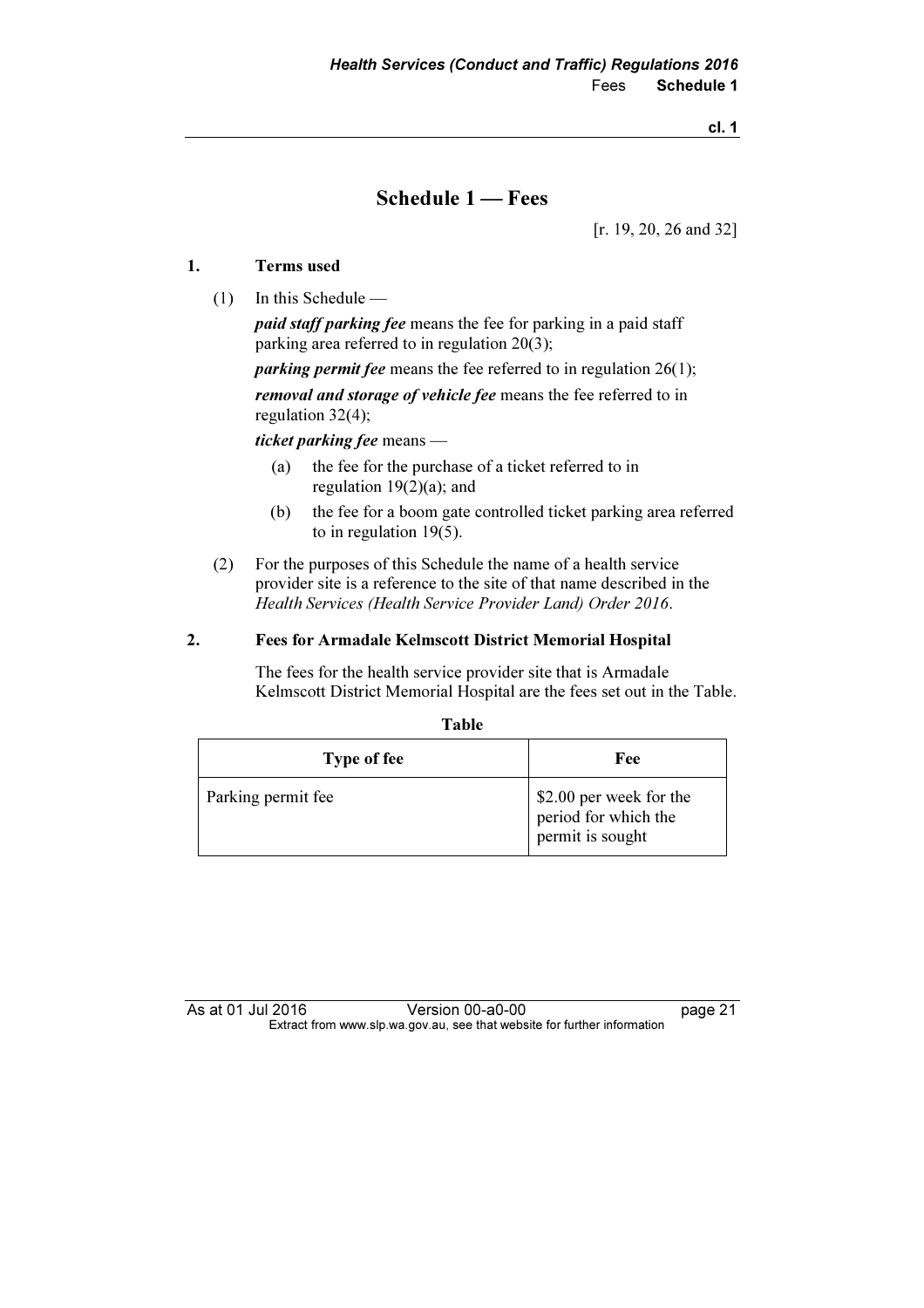#### cl. 3

|                                    | <b>Type of fee</b>                                                                                                                        | Fee     |
|------------------------------------|-------------------------------------------------------------------------------------------------------------------------------------------|---------|
| Removal and storage of vehicle fee |                                                                                                                                           |         |
| [a]                                | basic fee                                                                                                                                 | \$50.00 |
|                                    | plus                                                                                                                                      |         |
| (b)                                | if vehicle is stored for more than<br>24 hours — for each 7 days or part of<br>7 days for which vehicle is stored after<br>first 24 hours |         |

#### 3. Fees for Bentley Hospital

 The fees for the health service provider site that is Bentley Hospital are the fees set out in the Table.

| <b>Type of fee</b>                                                                                                                        | Fee                                                                 |  |
|-------------------------------------------------------------------------------------------------------------------------------------------|---------------------------------------------------------------------|--|
| Parking permit fee                                                                                                                        | \$2.00 per week for the<br>period for which the<br>permit is sought |  |
| Removal and storage of vehicle fee                                                                                                        |                                                                     |  |
| basic fee                                                                                                                                 | \$50.00                                                             |  |
| plus                                                                                                                                      |                                                                     |  |
| if vehicle is stored for more than<br>24 hours — for each 7 days or part of<br>7 days for which vehicle is stored after<br>first 24 hours | \$5.00                                                              |  |
|                                                                                                                                           |                                                                     |  |

| . .<br>U. |
|-----------|
|-----------|

page 22 Version 00-a0-00 As at 01 Jul 2016 Extract from www.slp.wa.gov.au, see that website for further information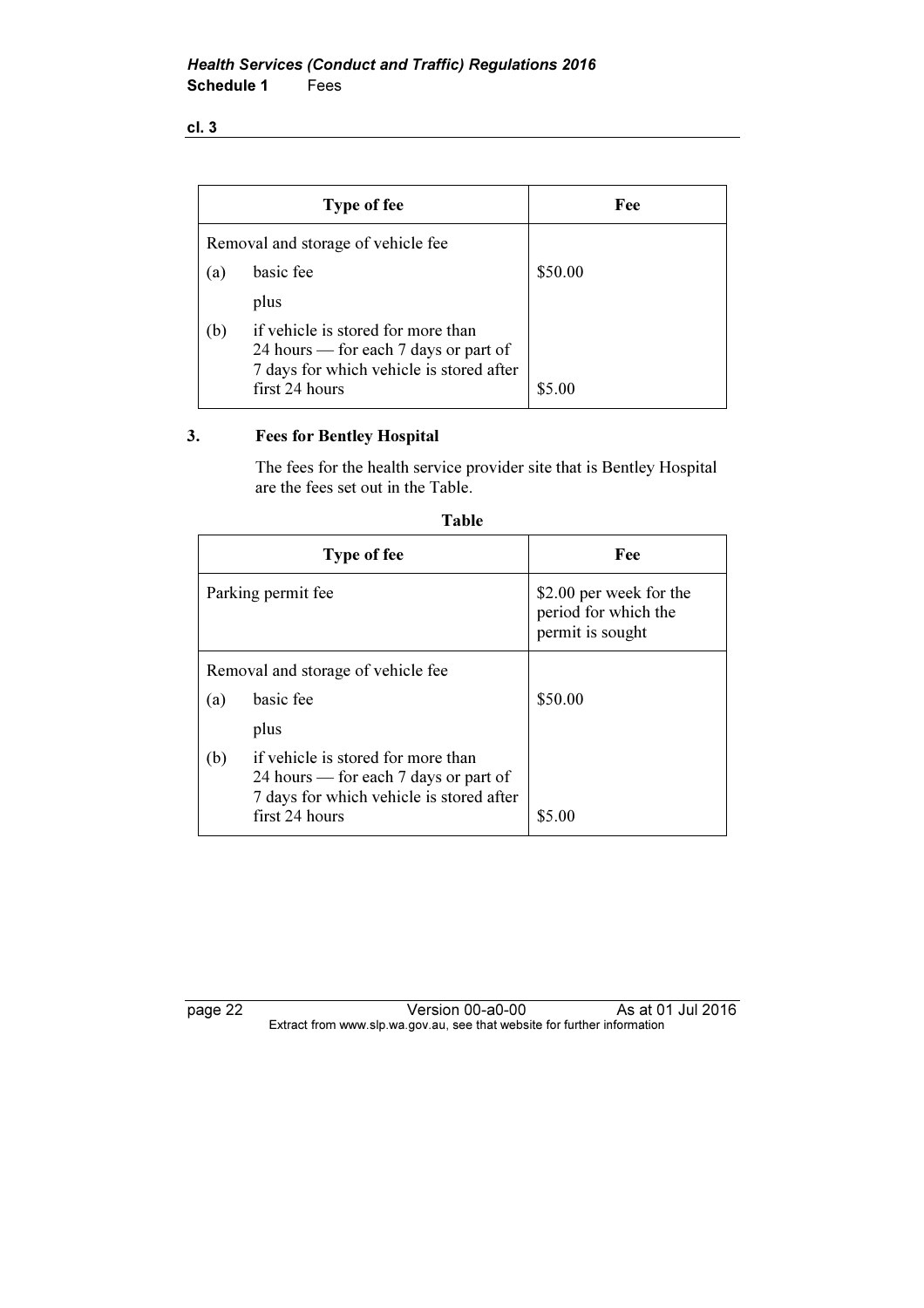#### 4. Fees for Fiona Stanley Hospital

 The fees for the health service provider site that is Fiona Stanley Hospital are the fees set out in the Table.

|                                    | <b>Type of fee</b>                                                                                                      | Fee                                                       |
|------------------------------------|-------------------------------------------------------------------------------------------------------------------------|-----------------------------------------------------------|
| Paid staff parking fee             |                                                                                                                         | \$3.70 per day, up to a<br>maximum of \$18.50 per<br>week |
| Removal and storage of vehicle fee |                                                                                                                         |                                                           |
| (a)                                | hasic fee                                                                                                               | \$140.00                                                  |
|                                    | plus                                                                                                                    |                                                           |
| (b)                                | if vehicle is stored for more than<br>24 hours — for each 7 days or part of<br>7 days for which vehicle is stored after |                                                           |
|                                    | first 24 hours                                                                                                          | \$10.00                                                   |
| Ticket parking fee                 |                                                                                                                         | \$3.00 per hour up to a<br>maximum of \$21.00 per<br>day  |

#### 5. Fees for Fremantle Hospital

 The fees for the health service provider site that is Fremantle Hospital are the fees set out in the Table.

| <b>Type of fee</b> | Fee                                                       |
|--------------------|-----------------------------------------------------------|
| Parking permit fee | \$3.70 per day, up to a<br>maximum of \$18.50 per<br>week |

Table

| As at 01 Jul 2016 | Version 00-a0-00                                                            | page 23 |
|-------------------|-----------------------------------------------------------------------------|---------|
|                   | Eytraat fram ususu ala wa gay ay laag that wahaita far furthar information. |         |

Extract from www.slp.wa.gov.au, see that website for further information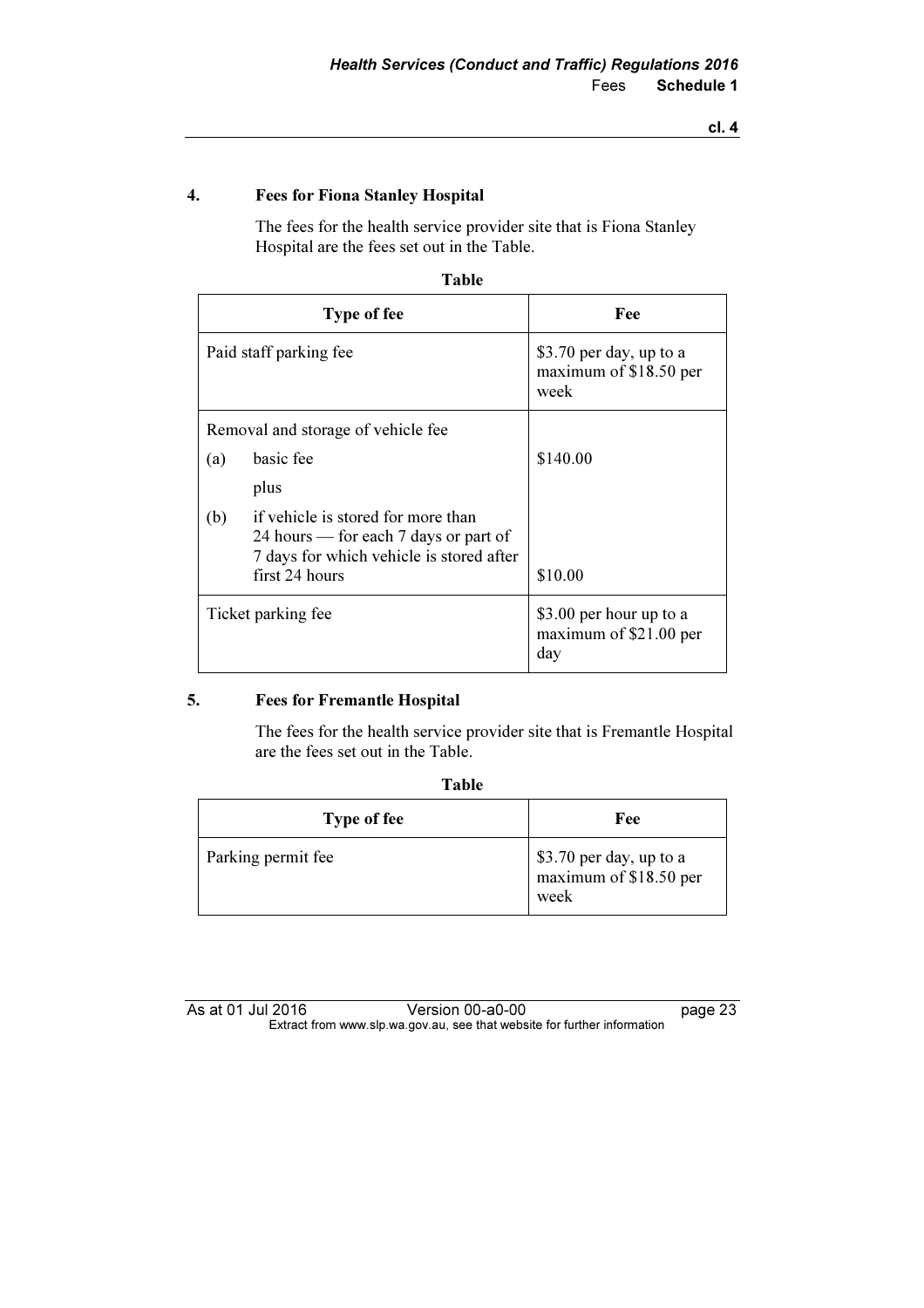#### cl. 6

|                                    | Type of fee                                                                                                             | Fee     |
|------------------------------------|-------------------------------------------------------------------------------------------------------------------------|---------|
| Removal and storage of vehicle fee |                                                                                                                         |         |
| a)                                 | basic fee                                                                                                               | \$50.00 |
|                                    | plus                                                                                                                    |         |
| (b)                                | if vehicle is stored for more than<br>24 hours — for each 7 days or part of<br>7 days for which vehicle is stored after |         |
|                                    | first 24 hours                                                                                                          | \$5.00  |

#### 6. Fees for King Edward Memorial Hospital for Women

 The fees for the health service provider site that is King Edward Memorial Hospital for Women are the fees set out in the Table.

| <b>Type of fee</b>                 |                                                                                   | Fee                                                       |  |
|------------------------------------|-----------------------------------------------------------------------------------|-----------------------------------------------------------|--|
| Parking permit fee                 |                                                                                   | \$3.70 per day, up to a<br>maximum of \$18.50 per<br>week |  |
| Removal and storage of vehicle fee |                                                                                   |                                                           |  |
| (a)                                | basic fee                                                                         | \$50.00                                                   |  |
|                                    | plus                                                                              |                                                           |  |
| (b)                                | if vehicle is stored for more than                                                |                                                           |  |
|                                    | 24 hours — for each 7 days or part of<br>7 days for which vehicle is stored after |                                                           |  |
|                                    | first 24 hours                                                                    | \$5.00                                                    |  |

| ۰,<br>۰,<br>٠<br>×<br>×<br>v |
|------------------------------|
|------------------------------|

page 24 Version 00-a0-00 As at 01 Jul 2016 Extract from www.slp.wa.gov.au, see that website for further information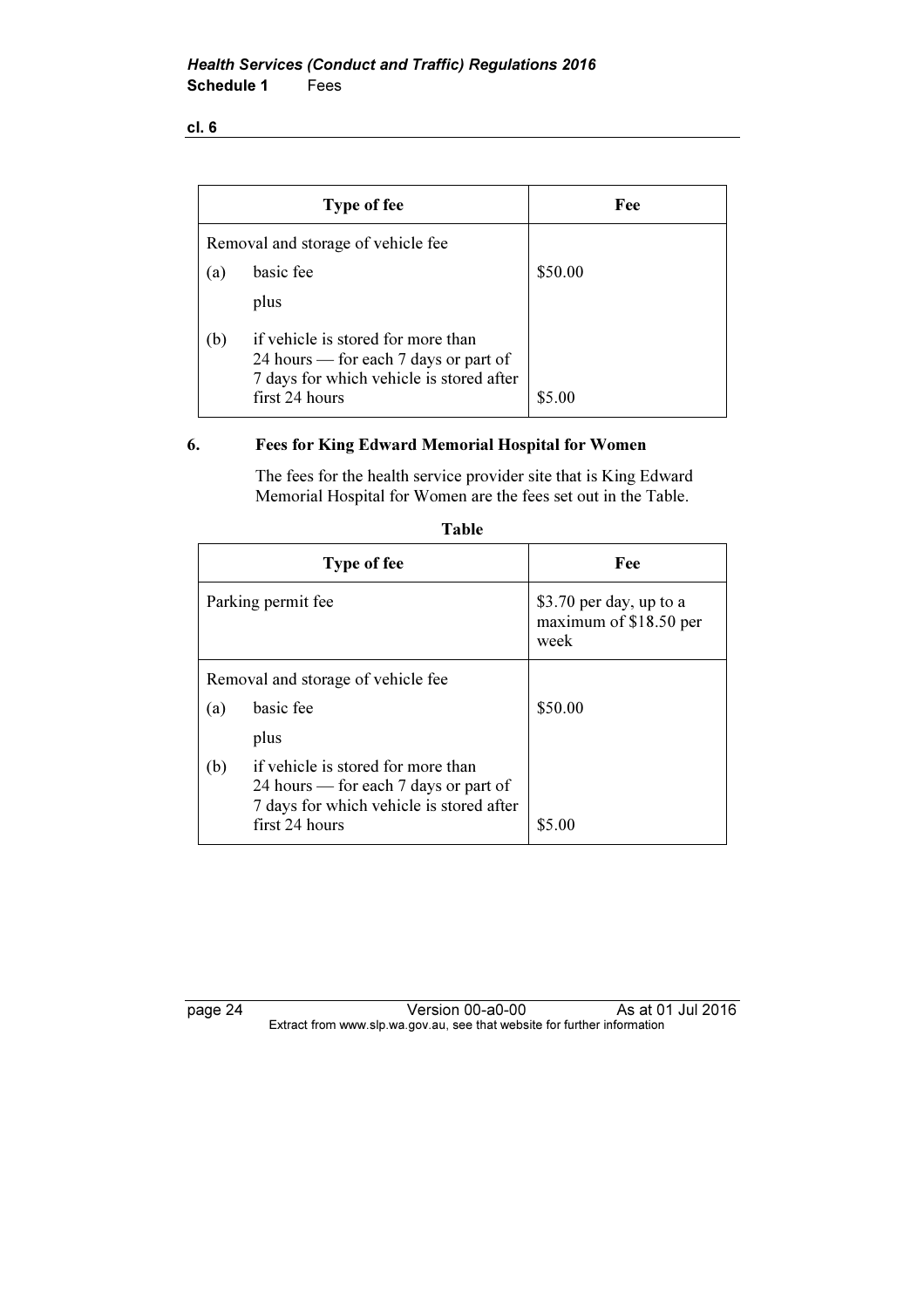#### 7. Fees for Osborne Park Hospital

 The fees for the health service provider site that is Osborne Park Hospital are the fees set out in the Table.

|                                    | <b>Type of fee</b>                                                                                                                        | Fee     |
|------------------------------------|-------------------------------------------------------------------------------------------------------------------------------------------|---------|
| Removal and storage of vehicle fee |                                                                                                                                           |         |
| (a)                                | basic fee                                                                                                                                 | \$50.00 |
|                                    | plus                                                                                                                                      |         |
| (b)                                | if vehicle is stored for more than<br>24 hours — for each 7 days or part of<br>7 days for which vehicle is stored after<br>first 24 hours | \$5.00  |

#### 8. Fees for Princess Margaret Hospital for Children

 The fees for the health service provider site that is Princess Margaret Hospital for Children are the fees set out in the Table.

|                                    | Type of fee                                                                                                                               | Fee                                                       |
|------------------------------------|-------------------------------------------------------------------------------------------------------------------------------------------|-----------------------------------------------------------|
| Parking permit fee                 |                                                                                                                                           | \$3.70 per day, up to a<br>maximum of \$18.50 per<br>week |
| Removal and storage of vehicle fee |                                                                                                                                           |                                                           |
| (a)                                | hasic fee                                                                                                                                 | \$50.00                                                   |
|                                    | plus                                                                                                                                      |                                                           |
| (b)                                | if vehicle is stored for more than<br>24 hours — for each 7 days or part of<br>7 days for which vehicle is stored after<br>first 24 hours | SS 00                                                     |

Table

As at 01 Jul 2016 Version 00-a0-00 Page 25 Extract from www.slp.wa.gov.au, see that website for further information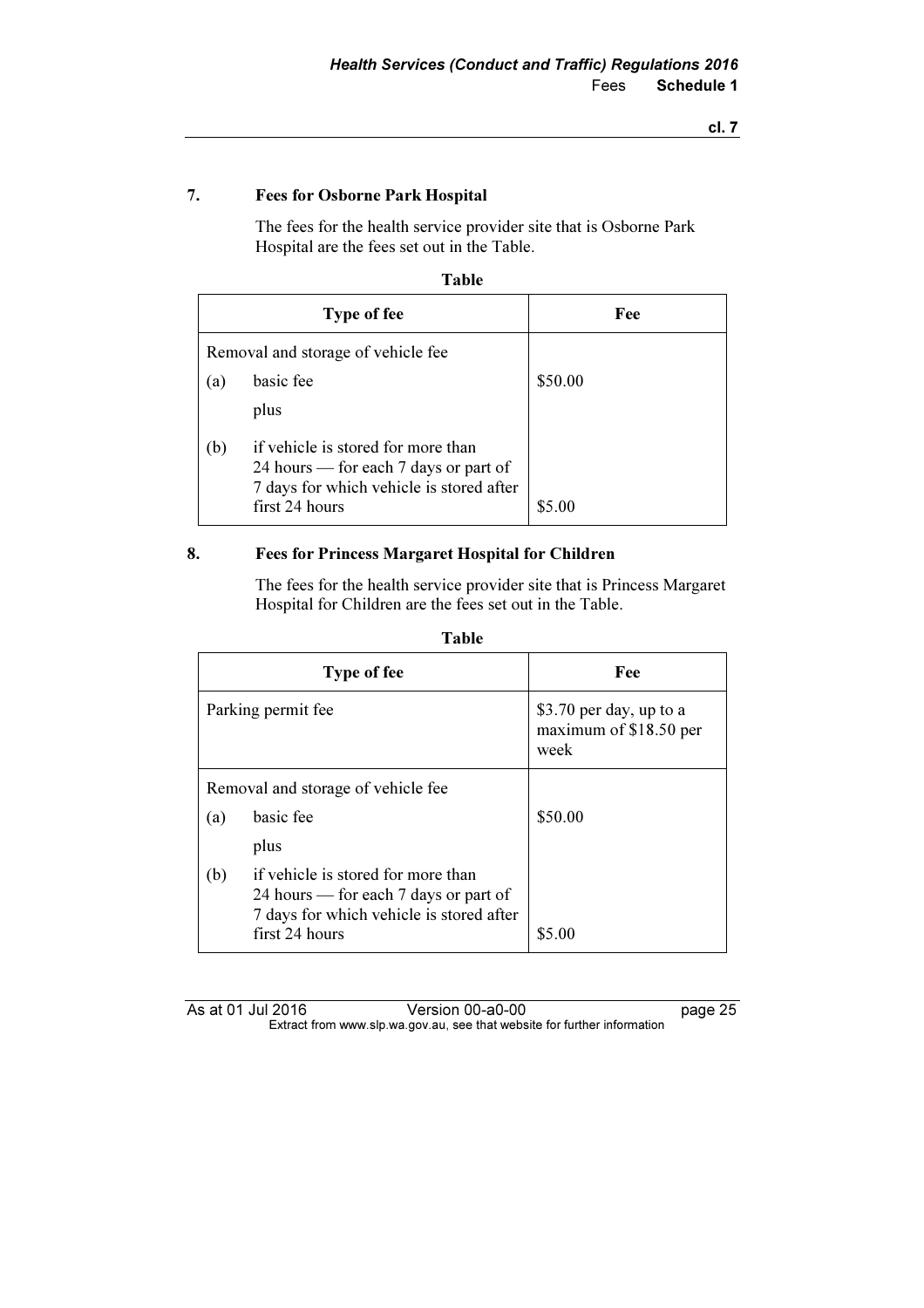# 9. Fees for Royal Perth Hospital

 The fees for the health service provider site that is Royal Perth Hospital are the fees set out in the Table.

|                                    | <b>Type of fee</b>                                                                | Fee                                                       |
|------------------------------------|-----------------------------------------------------------------------------------|-----------------------------------------------------------|
| Paid staff parking fee             |                                                                                   | \$5.95 per day, up to a<br>maximum of \$29.75 per<br>week |
| Removal and storage of vehicle fee |                                                                                   |                                                           |
| (a)                                | basic fee                                                                         | \$50.00                                                   |
|                                    | plus                                                                              |                                                           |
| (b)                                | if vehicle is stored for more than                                                |                                                           |
|                                    | 24 hours — for each 7 days or part of<br>7 days for which vehicle is stored after |                                                           |
|                                    | first 24 hours                                                                    | \$5.00                                                    |
| Ticket parking fee                 |                                                                                   | \$3.50 per hour up to a<br>maximum of \$14.50 per<br>day  |

page 26 Version 00-a0-00 As at 01 Jul 2016 Extract from www.slp.wa.gov.au, see that website for further information

cl. 9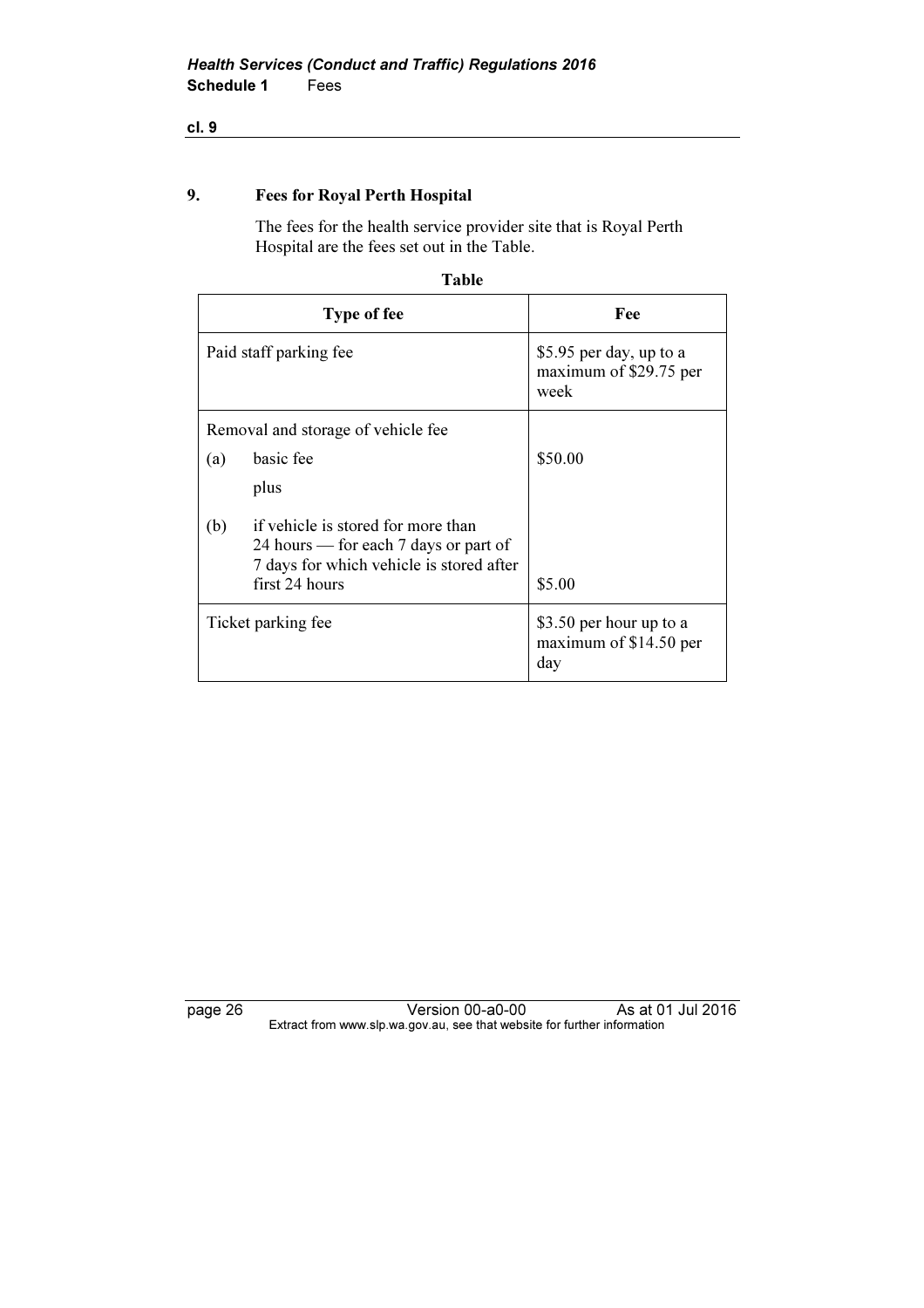#### 10. Fees for health service provider sites in WA Country Health Service area

 The fees for a health service provider site in the health service area for which the WA Country Health Service is the health service provider are the fees set out in the Table.

|                                    | <b>Type of fee</b>                                                                                                                        | Fee     |
|------------------------------------|-------------------------------------------------------------------------------------------------------------------------------------------|---------|
| Removal and storage of vehicle fee |                                                                                                                                           |         |
| (a)                                | basic fee                                                                                                                                 | \$50.00 |
|                                    | plus                                                                                                                                      |         |
| (b)                                | if vehicle is stored for more than<br>24 hours — for each 7 days or part of<br>7 days for which vehicle is stored after<br>first 24 hours | \$5.00  |

#### Table

As at 01 Jul 2016 Version 00-a0-00 page 27 Extract from www.slp.wa.gov.au, see that website for further information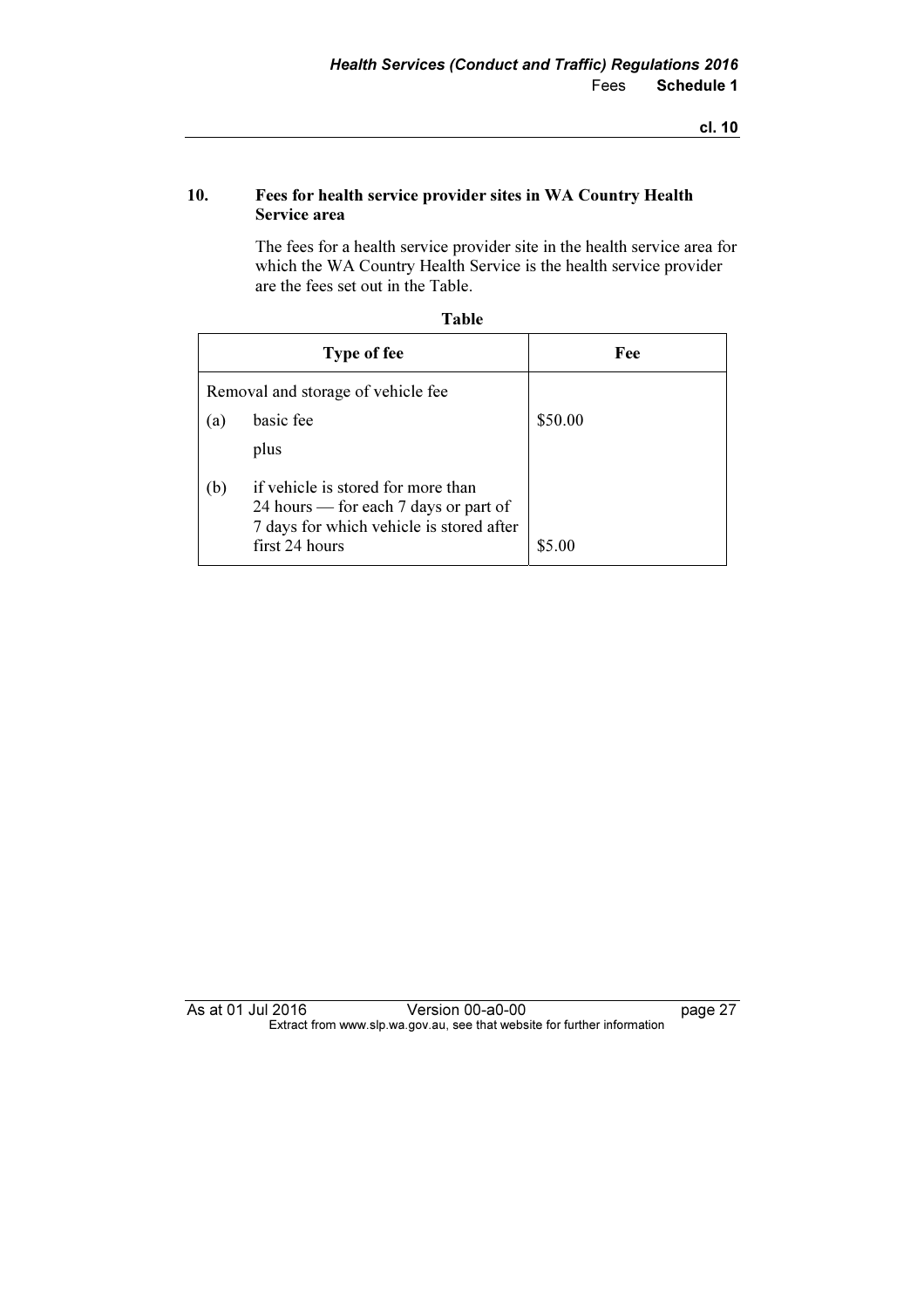# Schedule 2 — Prescribed offences and modified penalties

| <b>Offence</b> |                                                                                                                    | <b>Modified</b><br>penalty |
|----------------|--------------------------------------------------------------------------------------------------------------------|----------------------------|
| r. $6(5)$      | Contravening direction given by<br>authorised person                                                               | 200                        |
| r. $7(2)$      | Bringing prohibited item onto<br>health service provider land without<br>permission                                | \$200                      |
| r. 8           | Smoking on health service provider<br>land                                                                         | \$200                      |
| r. $10(1)$     | Driving or bringing vehicle on<br>health service provider land that is<br>not a roadway or parking facility        | \$200                      |
| r. $10(2)$     | Bringing heavy vehicle onto health<br>service provider land without<br>permission                                  | \$200                      |
| r. $10(3)$     | Driving or parking vehicle contrary<br>to direction in sign                                                        | \$200                      |
| r. 11          | Failure to obey direction in relation<br>to parking or movement of vehicle                                         | \$200                      |
| r. $12(1)$     | Exceeding speed limit for vehicles<br>on roadway or parking facility                                               | \$200                      |
| r. 13          | Failure to give way to vehicle<br>leaving parking facility                                                         | \$200                      |
| r. 14          | Repairing vehicle or using vehicle<br>to give or receive driving<br>instruction on health service<br>provider land | \$200                      |

page 28 Version 00-a0-00 As at 01 Jul 2016 Extract from www.slp.wa.gov.au, see that website for further information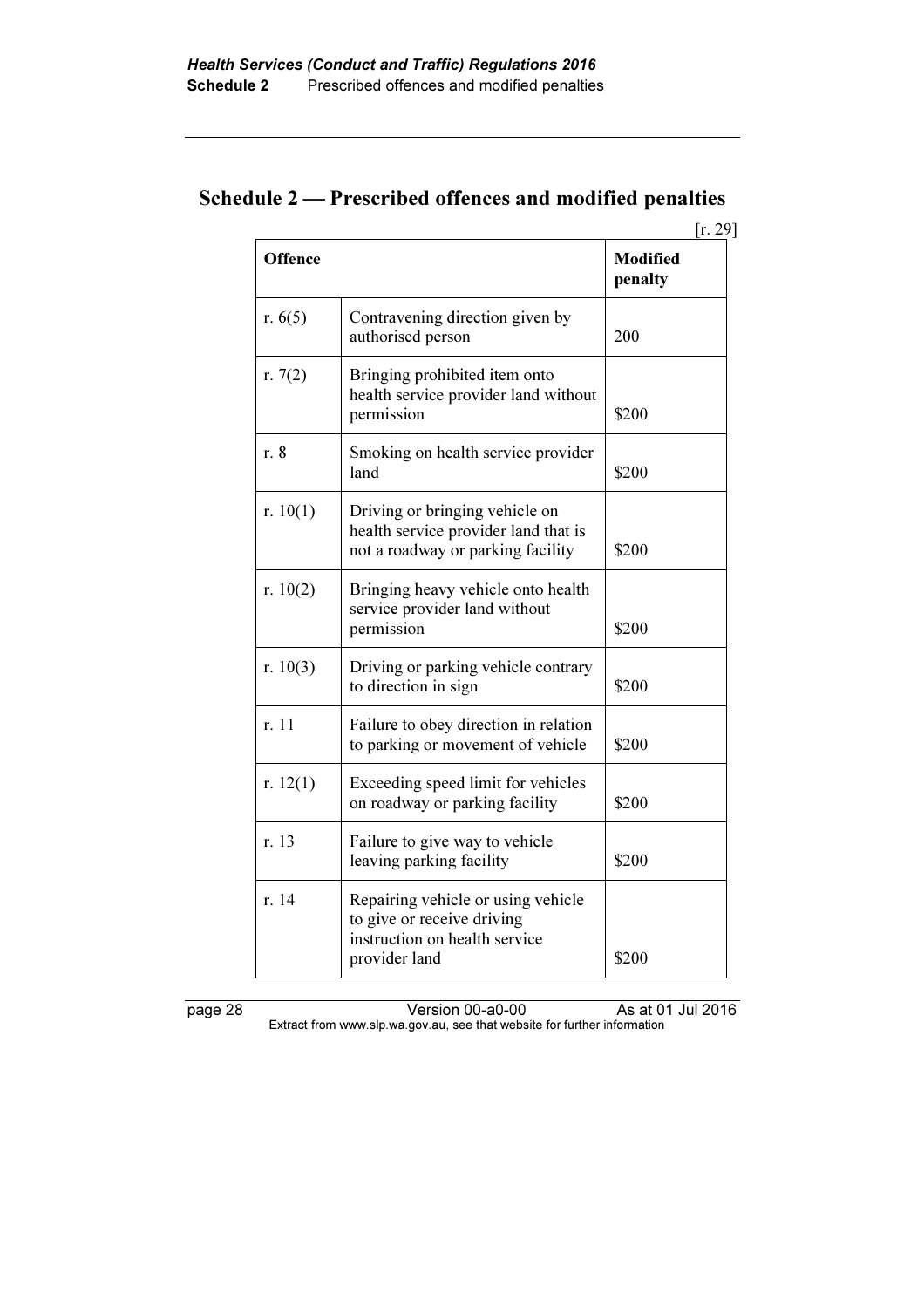| <b>Offence</b> |                                                                                                            | <b>Modified</b><br>penalty |
|----------------|------------------------------------------------------------------------------------------------------------|----------------------------|
| r. 15          | Parking in place that is not parking<br>space                                                              | \$200                      |
| r. 16          | Contravening direction in a sign                                                                           | \$200                      |
| r. $17(3)$     | Contravening direction in sign in a<br>parking space or parking facility                                   | \$200                      |
| r. $19(2)$     | Parking in ticket parking area<br>without purchasing or displaying<br>ticket                               | \$200                      |
| r. $19(5)$     | Removing vehicle from boom gate<br>controlled ticket parking area<br>without paying fee                    | \$200                      |
| r. $19(7)$     | Leaving site while vehicle parked<br>in ticket parking area or boom gate<br>controlled ticket parking area | \$200                      |
| r. 20(2)       | Parking in paid staff parking area<br>for which person is not eligible<br>staff member                     | \$200                      |
| r. $20(3)$     | Removing vehicle from paid staff<br>parking area without paying fee                                        | \$200                      |
| r. $21(2)$     | Parking in permit parking area —                                                                           |                            |
|                | (a) without holding and displaying<br>parking permit; or                                                   |                            |
|                | (b) other than in accordance with<br>parking permit                                                        | \$200                      |

As at 01 Jul 2016 Version 00-a0-00 page 29  $\mathbf{F}$  from which was the set that we besite for further information  $\mathbf{F}$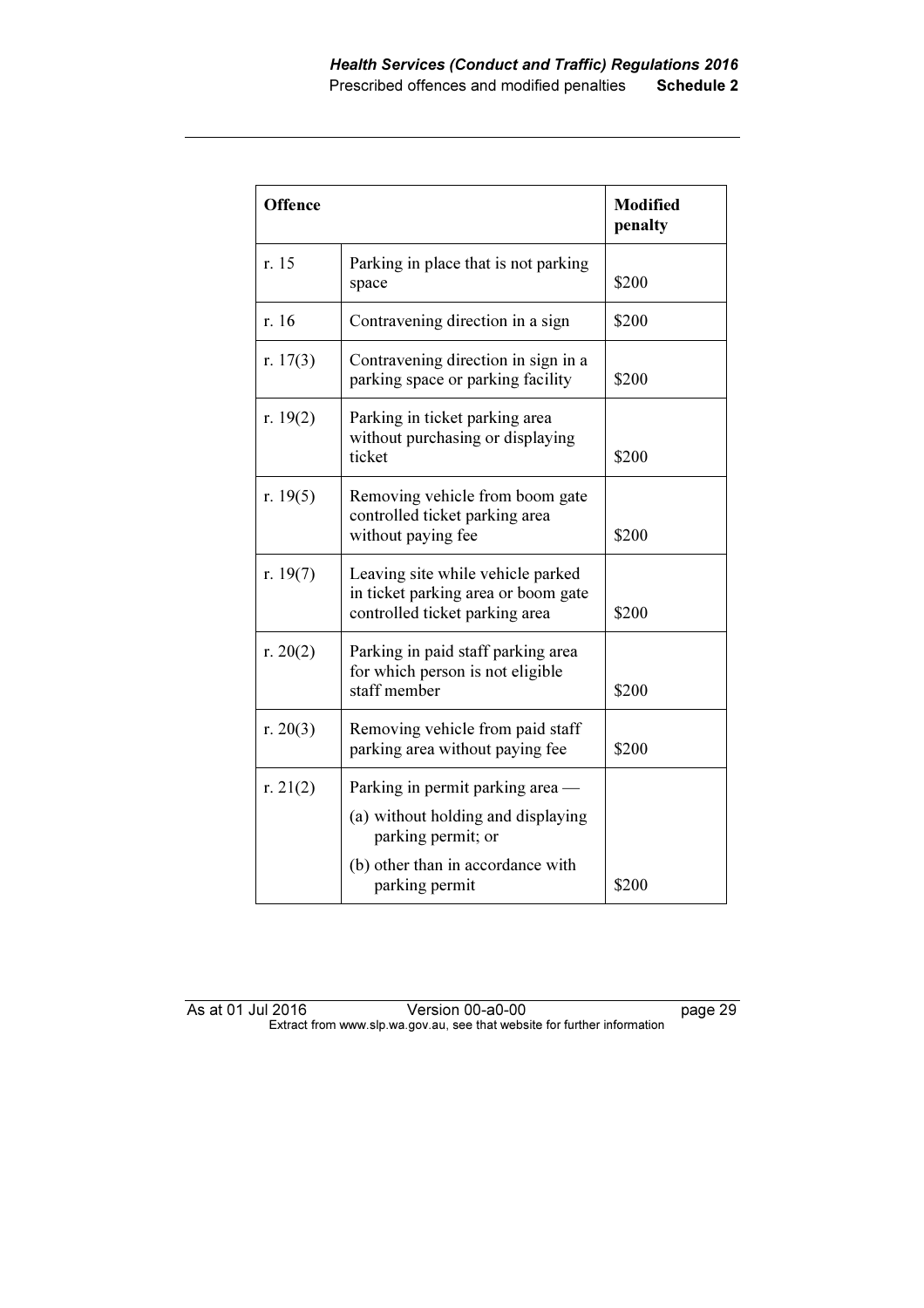# Schedule 3 — Infringement notice forms

# [r. 31]

#### Form 1 — Infringement notice

|                                                       | <b>Health Services Act 2016</b>                           |                                                                         | Infringement |  |
|-------------------------------------------------------|-----------------------------------------------------------|-------------------------------------------------------------------------|--------------|--|
|                                                       | Health Services (Conduct and Traffic)<br>Regulations 2016 |                                                                         | notice no.   |  |
|                                                       | <b>INFRINGEMENT NOTICE</b>                                |                                                                         |              |  |
| <b>Alleged</b><br>offender                            | Name                                                      |                                                                         |              |  |
| (not required if<br>notice served                     | Address                                                   |                                                                         |              |  |
| under Criminal<br><b>Procedure</b><br>Act 2004 s. 12) |                                                           |                                                                         |              |  |
|                                                       | □<br>offence occurred                                     | The responsible person for vehicle in relation to which                 |              |  |
| <b>Details of</b><br>vehicle                          | Reg. no.                                                  |                                                                         |              |  |
| (if relevant)                                         | State/<br>Territory                                       |                                                                         |              |  |
| <b>Details of</b><br>alleged                          | Date or<br>period                                         |                                                                         |              |  |
| offence                                               | Place                                                     |                                                                         |              |  |
|                                                       | Written law<br>contravened                                | Regulation<br>Health Services (Conduct and Traffic)<br>Regulations 2016 | of the       |  |
|                                                       | Details of<br>offence                                     |                                                                         |              |  |
|                                                       |                                                           |                                                                         |              |  |
| <b>Date</b>                                           | Date of<br>notice                                         |                                                                         |              |  |

page 30 Version 00-a0-00 As at 01 Jul 2016 Extract from www.slp.wa.gov.au, see that website for further information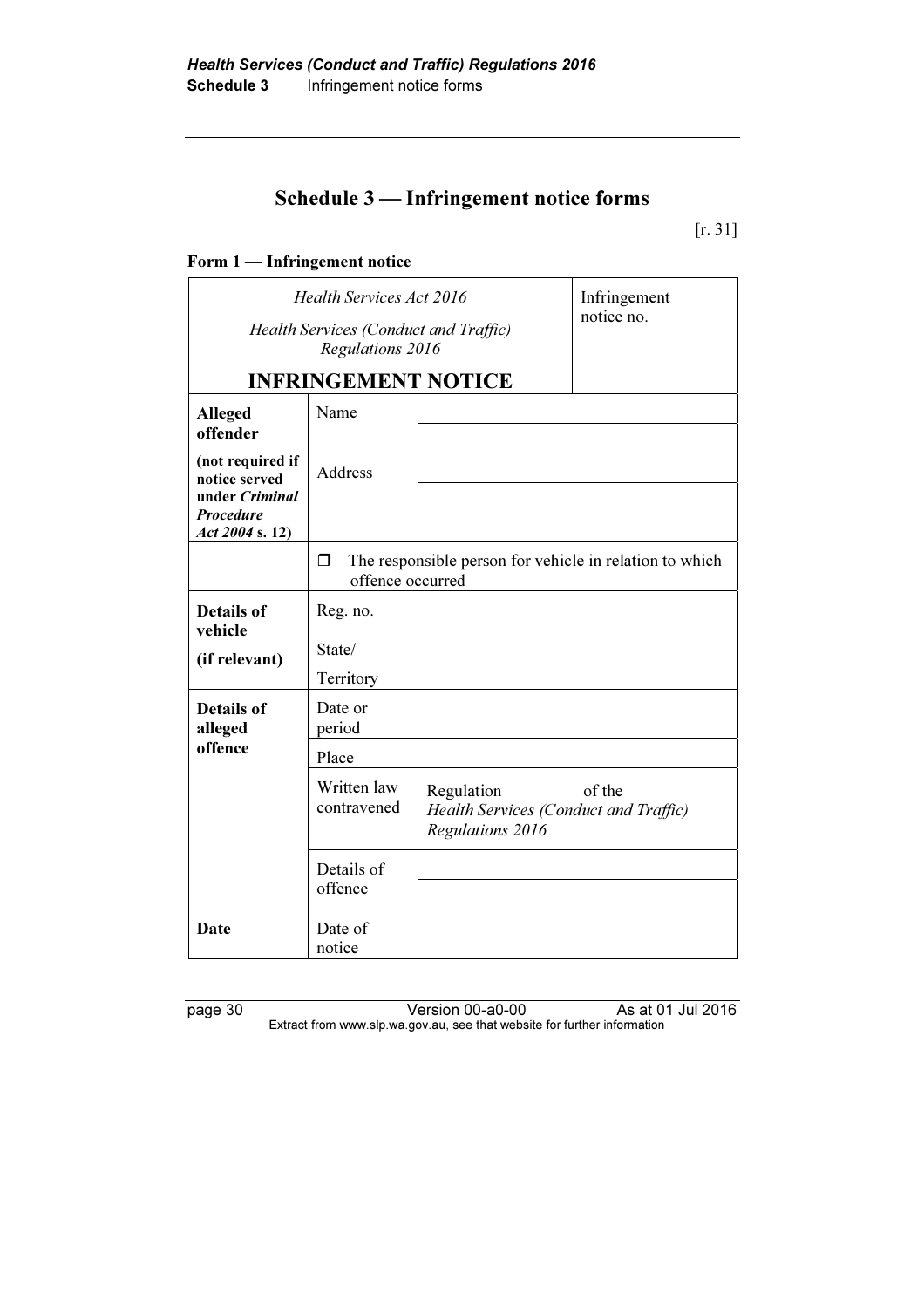| <b>Issuing</b>             | Name                                                                                                                                                                                                                                                                                                                                                                                                                                                                                                                                                                                                                                                                                                                                                                                                                                                                                                                                                                                                                      |                     |                                                                                                           |  |
|----------------------------|---------------------------------------------------------------------------------------------------------------------------------------------------------------------------------------------------------------------------------------------------------------------------------------------------------------------------------------------------------------------------------------------------------------------------------------------------------------------------------------------------------------------------------------------------------------------------------------------------------------------------------------------------------------------------------------------------------------------------------------------------------------------------------------------------------------------------------------------------------------------------------------------------------------------------------------------------------------------------------------------------------------------------|---------------------|-----------------------------------------------------------------------------------------------------------|--|
| officer                    | Office                                                                                                                                                                                                                                                                                                                                                                                                                                                                                                                                                                                                                                                                                                                                                                                                                                                                                                                                                                                                                    |                     |                                                                                                           |  |
|                            | Signature                                                                                                                                                                                                                                                                                                                                                                                                                                                                                                                                                                                                                                                                                                                                                                                                                                                                                                                                                                                                                 |                     |                                                                                                           |  |
| <b>Modified</b><br>penalty | \$                                                                                                                                                                                                                                                                                                                                                                                                                                                                                                                                                                                                                                                                                                                                                                                                                                                                                                                                                                                                                        |                     |                                                                                                           |  |
| <b>Penalty</b>             | Individual                                                                                                                                                                                                                                                                                                                                                                                                                                                                                                                                                                                                                                                                                                                                                                                                                                                                                                                                                                                                                | $s$ <sub>____</sub> | You do not have to pay this<br>amount. This is the                                                        |  |
|                            | Body<br>corporate                                                                                                                                                                                                                                                                                                                                                                                                                                                                                                                                                                                                                                                                                                                                                                                                                                                                                                                                                                                                         | $\mathbb{S}$        | maximum fine that can be<br>imposed if you are<br>prosecuted in a court and<br>convicted of this offence. |  |
| TAKE                       | It is alleged that you have committed the above offence.<br>If you do not want to be prosecuted in court for the<br>offence, pay the modified penalty to the Approved Officer<br>within 28 days after the date of this notice.                                                                                                                                                                                                                                                                                                                                                                                                                                                                                                                                                                                                                                                                                                                                                                                            |                     |                                                                                                           |  |
| <b>NOTICE</b>              |                                                                                                                                                                                                                                                                                                                                                                                                                                                                                                                                                                                                                                                                                                                                                                                                                                                                                                                                                                                                                           |                     |                                                                                                           |  |
|                            | If you do not pay the modified penalty within 28 days, you<br>may be prosecuted or enforcement action may be taken<br>under the Fines, Penalties and Infringement Notices<br>Enforcement Act 1994. Under that Act, some or all of the<br>following action may be taken — your driver's licence may<br>be suspended; your vehicle licence may be suspended or<br>cancelled; your details may be published on a website; your<br>vehicle may be immobilised or have its number plates<br>removed; and your property may be seized and sold.<br>If you need more time to pay the modified penalty, you<br>should contact the Approved Officer at the address below.<br>Paying the modified penalty will not be regarded as an<br>admission for the purposes of any civil or criminal court<br>case.<br>If you want this matter to be dealt with by prosecution<br>in court, sign and date here:<br>/20<br>and post this notice to the Approved Officer at the address<br>below within 28 days after the date of this notice. |                     |                                                                                                           |  |
|                            |                                                                                                                                                                                                                                                                                                                                                                                                                                                                                                                                                                                                                                                                                                                                                                                                                                                                                                                                                                                                                           |                     |                                                                                                           |  |
|                            |                                                                                                                                                                                                                                                                                                                                                                                                                                                                                                                                                                                                                                                                                                                                                                                                                                                                                                                                                                                                                           |                     |                                                                                                           |  |
|                            |                                                                                                                                                                                                                                                                                                                                                                                                                                                                                                                                                                                                                                                                                                                                                                                                                                                                                                                                                                                                                           |                     |                                                                                                           |  |
|                            |                                                                                                                                                                                                                                                                                                                                                                                                                                                                                                                                                                                                                                                                                                                                                                                                                                                                                                                                                                                                                           |                     |                                                                                                           |  |

As at 01 Jul 2016 Version 00-a0-00 page 31  $\mathbf{F}$  from which was the set that we besite for further information  $\mathbf{F}$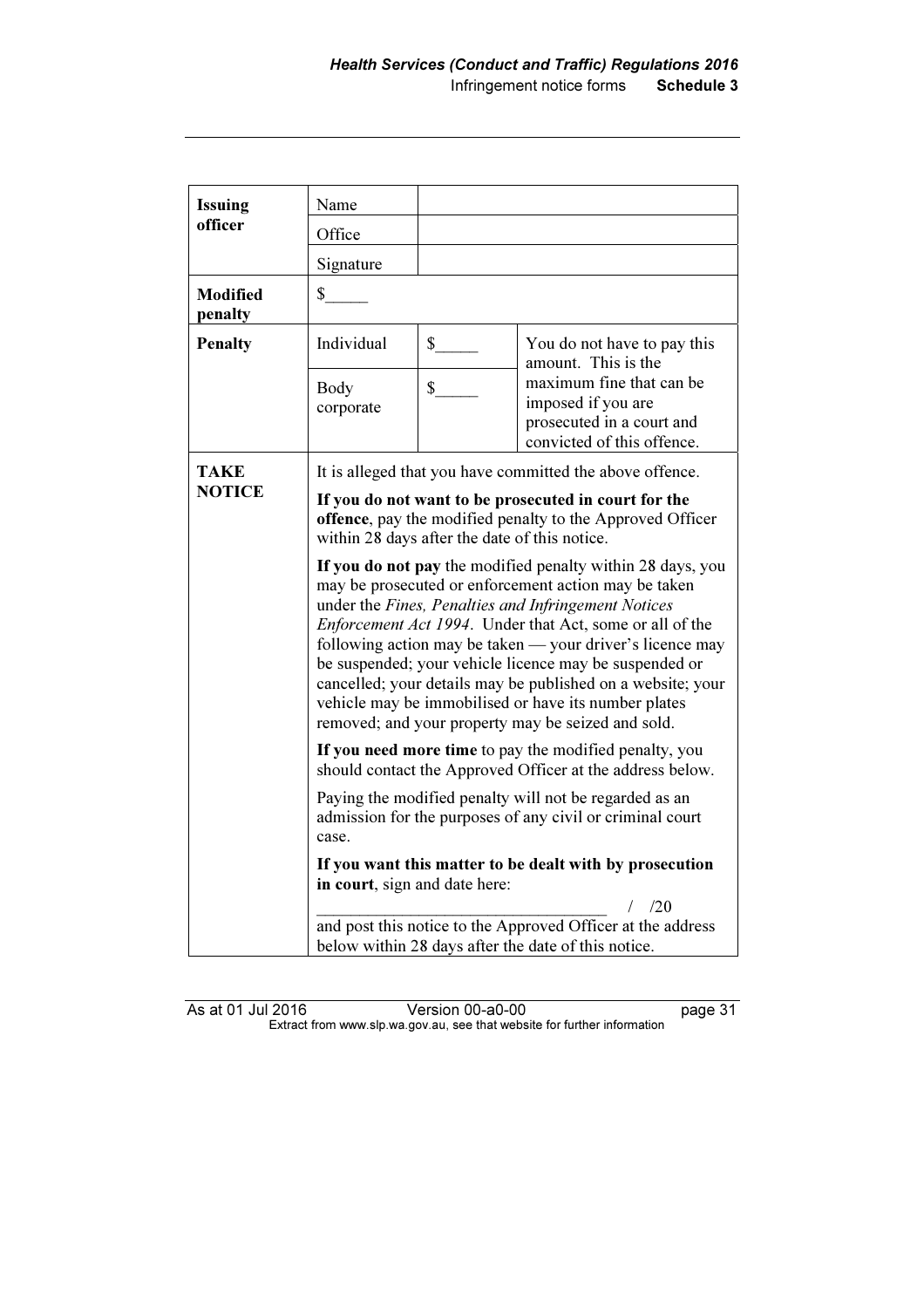|                                     |                                                                                                                                                                      | If you consider that you have good reason to have this<br>notice withdrawn, you can write to the Approved Officer at<br>the address below requesting that this notice be withdrawn<br>and setting out why you consider that this notice should be<br>withdrawn. Your letter must be received not later than<br>28 days after the date of this notice. |  |  |
|-------------------------------------|----------------------------------------------------------------------------------------------------------------------------------------------------------------------|-------------------------------------------------------------------------------------------------------------------------------------------------------------------------------------------------------------------------------------------------------------------------------------------------------------------------------------------------------|--|--|
| If<br>infringement<br>notice served | As the responsible person you will be presumed to have<br>been the driver or person in charge of the vehicle unless<br>within 28 days after the date of this notice: |                                                                                                                                                                                                                                                                                                                                                       |  |  |
| on<br>responsible                   | (a)                                                                                                                                                                  | the modified penalty is paid; or                                                                                                                                                                                                                                                                                                                      |  |  |
| person for a<br>vehicle             | (b)                                                                                                                                                                  | you supply the Approved Officer with the following<br>information:                                                                                                                                                                                                                                                                                    |  |  |
|                                     |                                                                                                                                                                      | the name and address of the driver or person in charge of<br>the vehicle at the time of the alleged offence                                                                                                                                                                                                                                           |  |  |
|                                     | <sub>or</sub>                                                                                                                                                        |                                                                                                                                                                                                                                                                                                                                                       |  |  |
|                                     | information showing that at the time of the alleged offence<br>the vehicle had been stolen or unlawfully taken or was<br>being unlawfully used.                      |                                                                                                                                                                                                                                                                                                                                                       |  |  |
|                                     | For further information see the Criminal Procedure<br><i>Act 2004</i> section 13 (www.slp.wa.gov.au).                                                                |                                                                                                                                                                                                                                                                                                                                                       |  |  |
| How to pay                          | By post                                                                                                                                                              | Tick the relevant box below and post this notice<br>to:                                                                                                                                                                                                                                                                                               |  |  |
|                                     |                                                                                                                                                                      | Approved Officer - Health Services Act 2016                                                                                                                                                                                                                                                                                                           |  |  |
|                                     |                                                                                                                                                                      | [Address]                                                                                                                                                                                                                                                                                                                                             |  |  |
|                                     |                                                                                                                                                                      | $\Box$<br>I want to pay the modified penalty.<br>A cheque or money order (payable to<br>[insert details]) for the modified penalty<br>is enclosed.                                                                                                                                                                                                    |  |  |
|                                     |                                                                                                                                                                      | Π.<br>I want to pay the modified penalty by<br>credit card. Please debit my credit card<br>account.                                                                                                                                                                                                                                                   |  |  |
|                                     |                                                                                                                                                                      | Card type                                                                                                                                                                                                                                                                                                                                             |  |  |

page 32 Version 00-a0-00 As at 01 Jul 2016  $\mathbf{F}$  from which was the set that we besite for further information  $\mathbf{F}$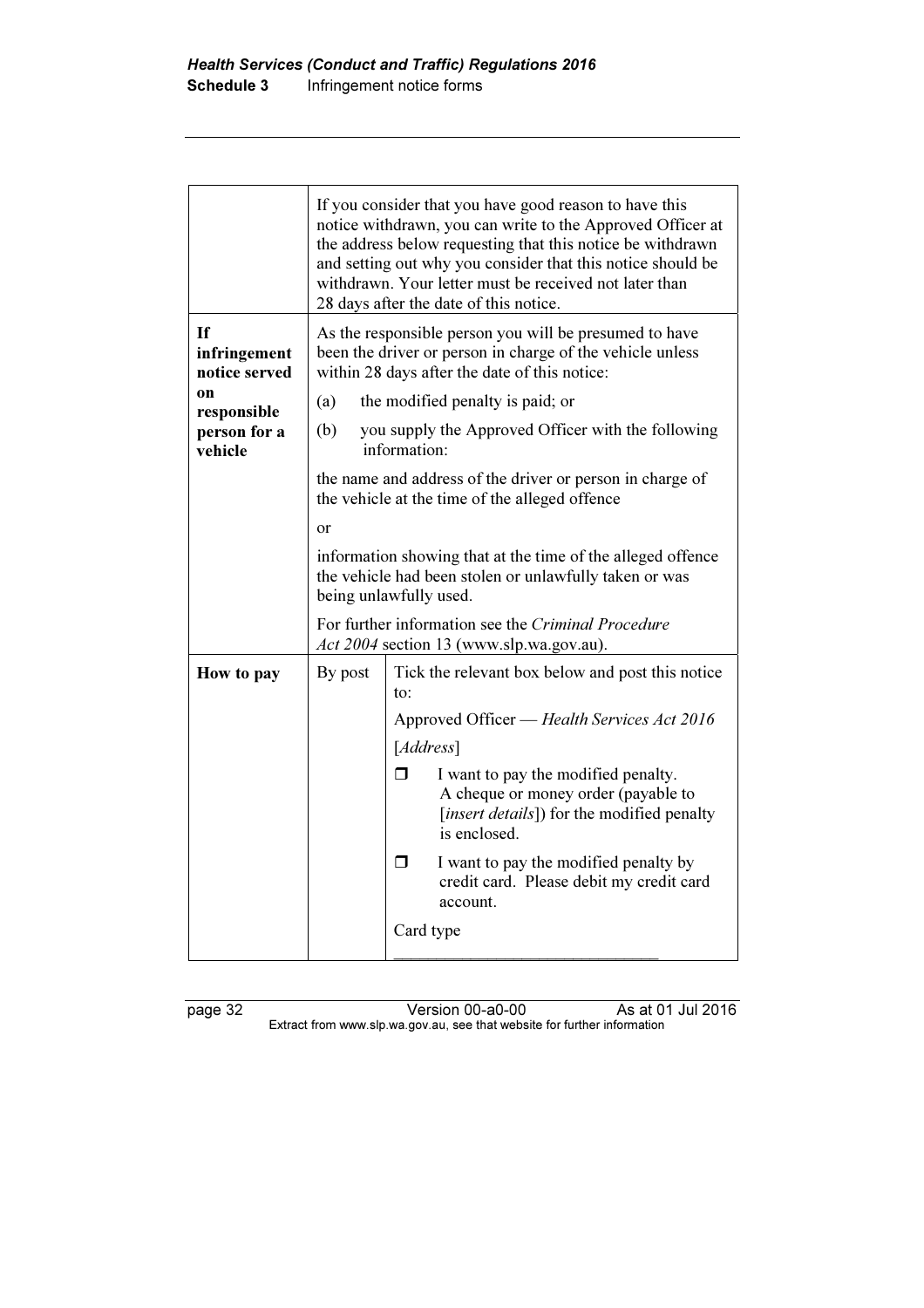|                             |              | Cardholder name                                                                                             |  |  |
|-----------------------------|--------------|-------------------------------------------------------------------------------------------------------------|--|--|
|                             |              | Card number<br>Expiry date of card $\frac{\ }{\ }$<br>Amount \$<br>Signature<br><b>Complete all details</b> |  |  |
|                             | In<br>person | Pay the cashier at:<br>[Address]                                                                            |  |  |
| <b>Method of</b><br>service |              | Date of<br>service                                                                                          |  |  |

# Form 2 — Withdrawal of infringement notice

| <b>Health Services Act 2016</b>                           |                                             |  | Withdrawal no. |
|-----------------------------------------------------------|---------------------------------------------|--|----------------|
| Health Services (Conduct and Traffic)<br>Regulations 2016 |                                             |  |                |
| <b>WITHDRAWAL OF</b><br><b>INFRINGEMENT NOTICE</b>        |                                             |  |                |
| <b>Alleged</b><br>offender                                | Name                                        |  |                |
|                                                           | <b>Address</b>                              |  |                |
| Details of<br>infringement<br>notice                      | Infringement<br>notice no.<br>Date of issue |  |                |

As at 01 Jul 2016 Version 00-a0-00 Page 33 Extract from www.slp.wa.gov.au, see that website for further information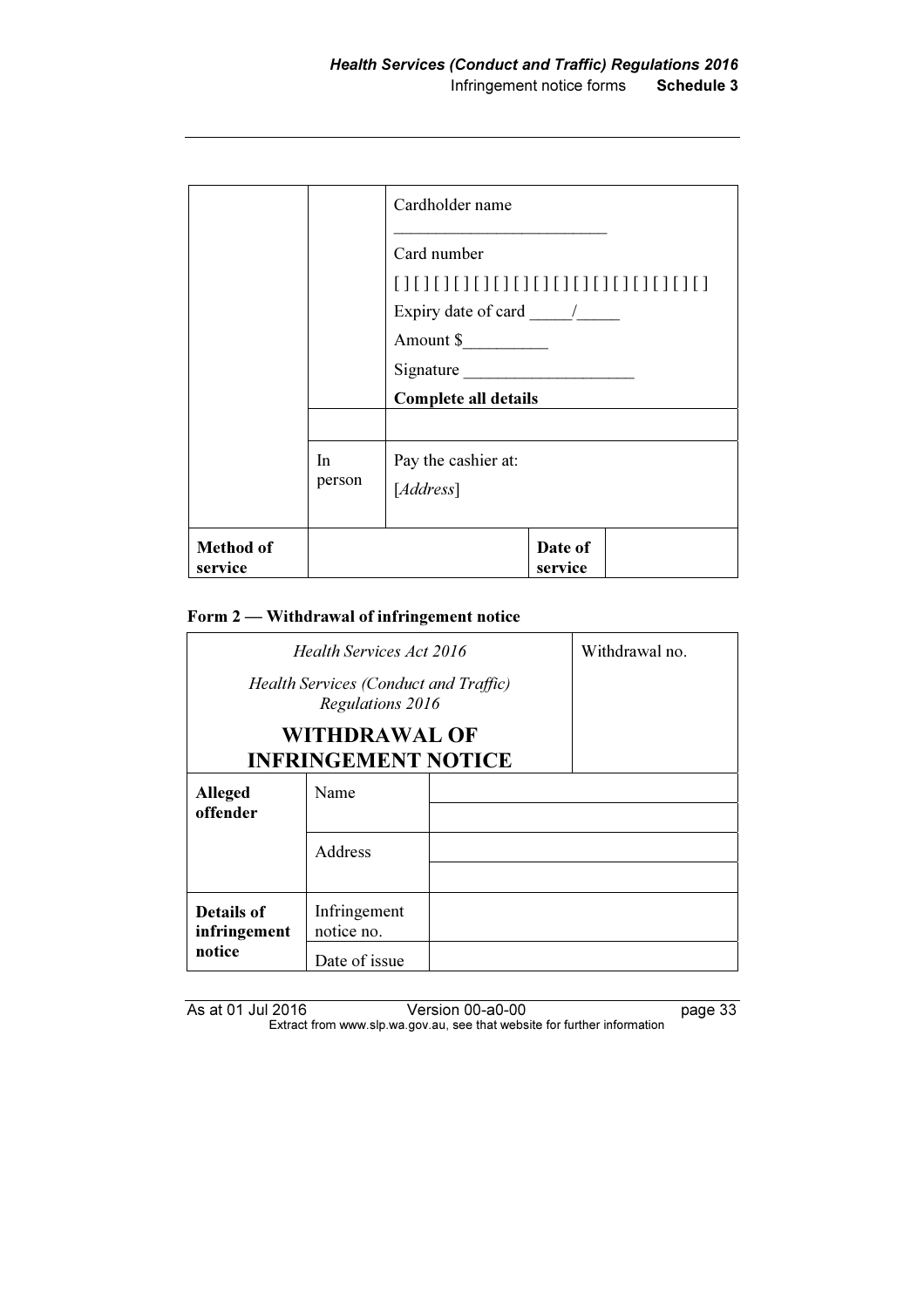| Details of                    | Date or period                                                                                                                                                                                                                                                                                                                                                                                                                                                            |                                                                                   |      |  |
|-------------------------------|---------------------------------------------------------------------------------------------------------------------------------------------------------------------------------------------------------------------------------------------------------------------------------------------------------------------------------------------------------------------------------------------------------------------------------------------------------------------------|-----------------------------------------------------------------------------------|------|--|
| alleged<br>offence            | Place                                                                                                                                                                                                                                                                                                                                                                                                                                                                     |                                                                                   |      |  |
|                               | Written law<br>contravened                                                                                                                                                                                                                                                                                                                                                                                                                                                | of the<br>Regulation<br>Health Services (Conduct and Traffic)<br>Regulations 2016 |      |  |
|                               | Details of<br>offence                                                                                                                                                                                                                                                                                                                                                                                                                                                     |                                                                                   |      |  |
| <b>Approved</b>               | Name                                                                                                                                                                                                                                                                                                                                                                                                                                                                      |                                                                                   |      |  |
| <b>Officer</b><br>withdrawing | Office                                                                                                                                                                                                                                                                                                                                                                                                                                                                    |                                                                                   |      |  |
| notice                        | Signature                                                                                                                                                                                                                                                                                                                                                                                                                                                                 |                                                                                   |      |  |
| Date                          | Date of<br>withdrawal                                                                                                                                                                                                                                                                                                                                                                                                                                                     |                                                                                   |      |  |
| Withdrawal<br>of              | The above infringement notice issued against you for the<br>above alleged offence has been withdrawn.<br>If you have already paid the modified penalty for the<br>alleged offence, you are entitled to a refund.<br>Your refund is enclosed<br>*<br>or<br>*<br>If you have paid the modified penalty but a<br>refund is not enclosed, you may claim your<br>refund by signing and dating this notice and<br>posting it to:<br>Approved Officer - Health Services Act 2016 |                                                                                   |      |  |
| infringement<br>notice        |                                                                                                                                                                                                                                                                                                                                                                                                                                                                           |                                                                                   |      |  |
| [*Delete<br>whichever is      |                                                                                                                                                                                                                                                                                                                                                                                                                                                                           |                                                                                   |      |  |
| not<br><i>applicable]</i>     |                                                                                                                                                                                                                                                                                                                                                                                                                                                                           |                                                                                   |      |  |
|                               |                                                                                                                                                                                                                                                                                                                                                                                                                                                                           |                                                                                   |      |  |
|                               |                                                                                                                                                                                                                                                                                                                                                                                                                                                                           |                                                                                   |      |  |
|                               | [Address]                                                                                                                                                                                                                                                                                                                                                                                                                                                                 |                                                                                   |      |  |
| Your<br>signature             |                                                                                                                                                                                                                                                                                                                                                                                                                                                                           |                                                                                   | Date |  |

page 34 Version 00-a0-00 As at 01 Jul 2016  $\mathbf{F}$  from which was the set that we besite for further information  $\mathbf{F}$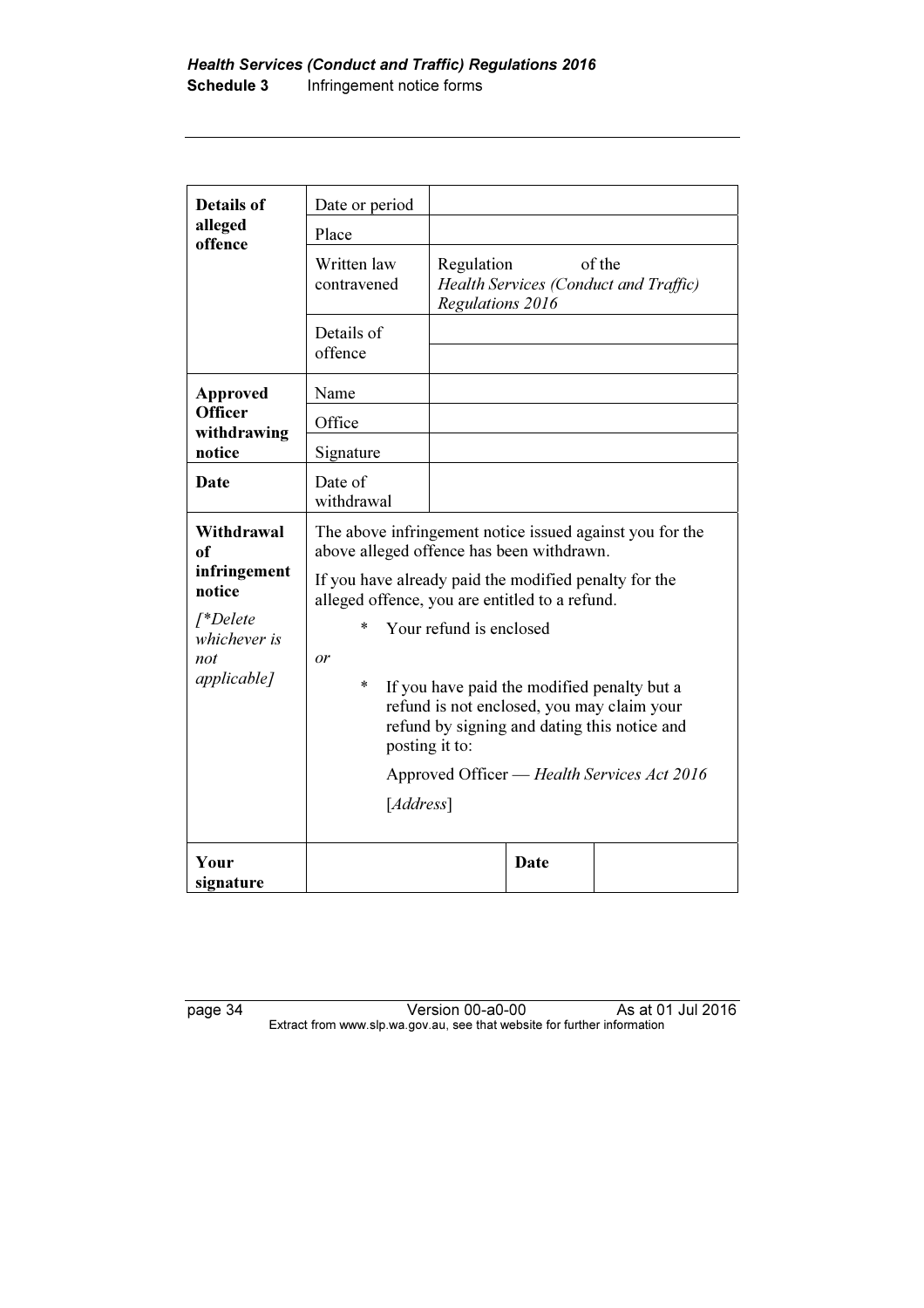As at 01 Jul 2016 Version 00-a0-00 page 35  $\mathbf{F}$  from which was the set that we besite for further information  $\mathbf{F}$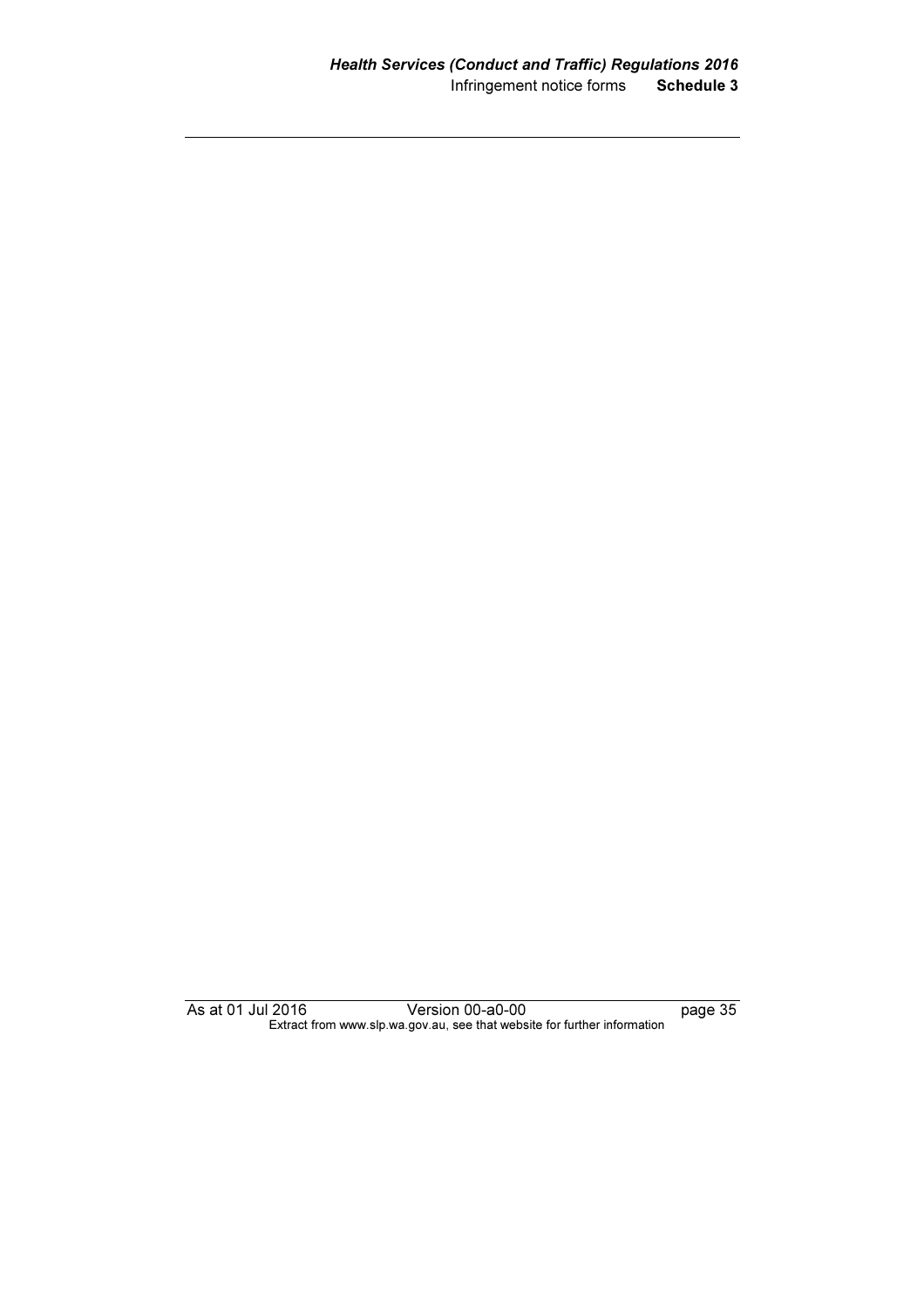#### **Notes**

 This is a compilation of the Health Services (Conduct and Traffic) Regulations 2016. The following table contains information about those regulations.

| <b>Compilation table</b> |  |  |  |  |
|--------------------------|--|--|--|--|
|--------------------------|--|--|--|--|

| <b>Citation</b>                       | Gazettal      | Commencement                             |
|---------------------------------------|---------------|------------------------------------------|
| Health Services (Conduct and Traffic) | 24 Jun 2016   | 1 July 2016 (see r. 2 and <i>Gazette</i> |
| Regulations 2016                      | $p. 2369-406$ | 24 Jun 2016 p. 2291)                     |

1

page 36 Version 00-a0-00 As at 01 Jul 2016 Extract from www.slp.wa.gov.au, see that website for further information